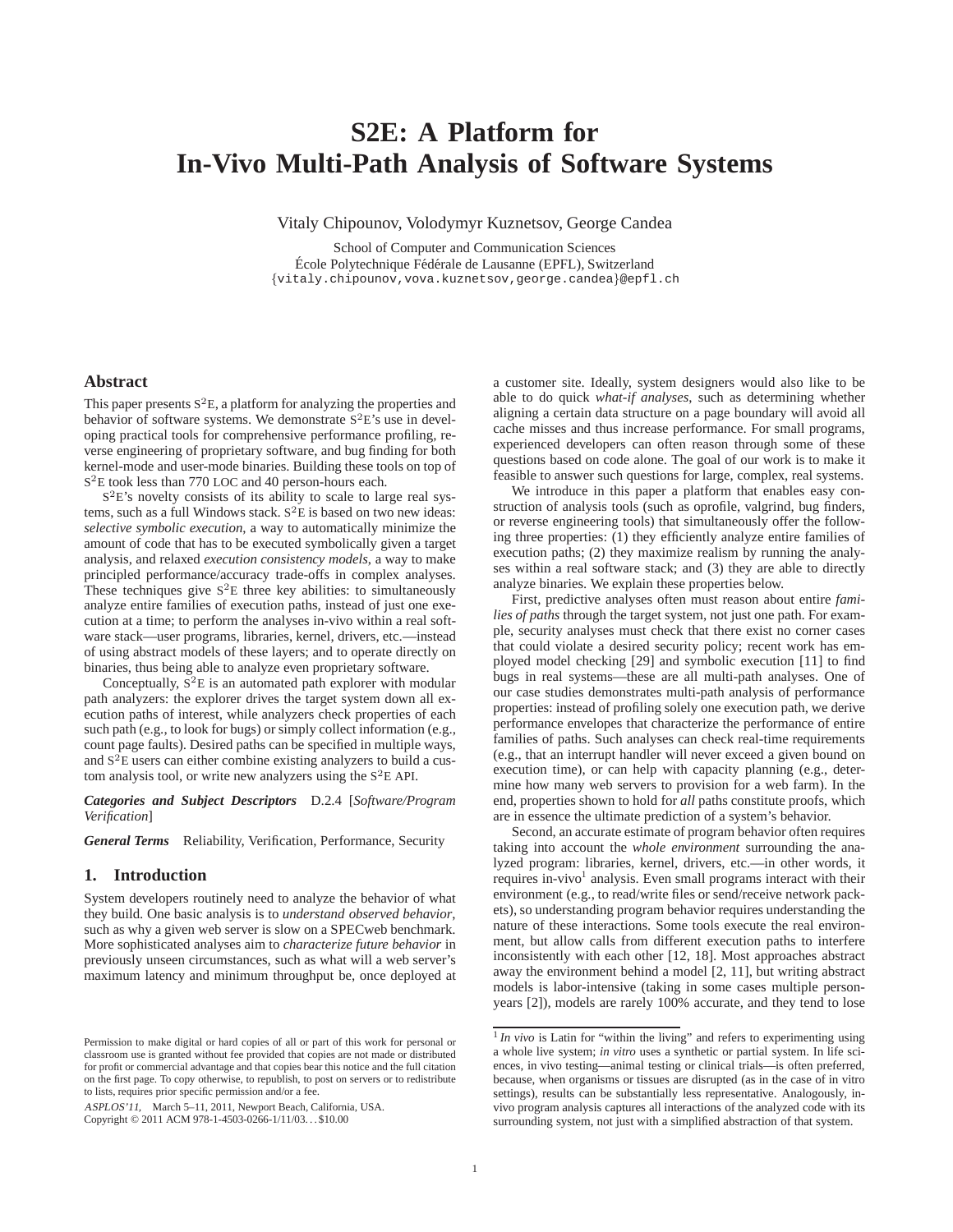accuracy as the modeled system evolves. It is therefore preferable that target programs interact directly with their real environment during analysis in a way that keeps multi-path analysis consistent.

Third, real systems are made up of many components from various vendors; access to all corresponding source code is rarely feasible and, even when source code is available, building the code exactly as in the shipped software product is difficult [5]. Thus, in order to be practical, analyses ought to operate *directly on binaries*.

Scalability is the key challenge of performing analyses that are in-vivo, multi-path, and operate on binaries. Going from singlepath analysis to multi-path analysis turns a linear problem into an exponential one, because the number of paths through a program increases exponentially in the number of branches—the "path explosion" problem [7]. It is therefore not feasible today to execute fully symbolically an entire software stack (programs, libraries, OS kernel, drivers, etc.) as would be necessary if we wanted consistent in-vivo multi-path analysis.

We describe in this paper S<sup>2</sup>E, a general platform for developing multi-path in-vivo analysis tools that are practical even for large, complex systems, such as an entire Windows software stack. First, S<sup>2</sup>E simultaneously exercises entire families of execution paths in a scalable manner by using *selective* symbolic execution and *relaxed* execution consistency models. Second, S <sup>2</sup>E employs virtualization to perform the desired analyses in vivo; this removes the need for the stubs or abstract models required by most state-of-the-art symbolic execution engines and model checkers [3, 11, 18, 29, 36]. Third, S <sup>2</sup>E uses dynamic binary translation to directly interpret x86 machine code, so it can analyze a wide range of software, including proprietary systems, even if self-modifying or JITed, as well as obfuscated and packed/encrypted binaries.

The S<sup>2</sup>E platform offers an automated path exploration mechanism and modular path analyzers. The explorer drives in parallel the target system down all execution paths of interest, while analyzers check properties of each such path (e.g., to look for bugs) or simply collect information (e.g., count page faults). An analysis tool built on top of S <sup>2</sup>E glues together path selectors with path analyzers. *Selectors* guide S <sup>2</sup>E's path explorer by specifying the paths of interest: all paths that touch a specific memory object, paths influenced by a specific parameter, paths inside a target code module, etc. *Analyzers* can be pieced together from S <sup>2</sup>E-provided analyzers, or can be written from scratch using the S <sup>2</sup>E API.

S <sup>2</sup>E comes with ready-made selectors and analyzers that provide a wide range of analyses out of the box. The typical S <sup>2</sup>E user only needs to define in a configuration file the desired selector(s) and analyzer(s) along with the corresponding parameters, start up the desired software stack inside the  $S^2E$  virtual machine, and run the S <sup>2</sup>E launcher in the guest OS, which starts the desired application and communicates with the S <sup>2</sup>E VM underneath. For example, one may want to verify the code that handles license keys in a proprietary program, such as Adobe Photoshop. The user installs the program in the S <sup>2</sup>E Windows VM and launches the program using *s2e.exe C:*\*Program Files*\*Adobe*\*Photoshop*. From inside the guest OS, the *s2e.exe* launcher communicates with S <sup>2</sup>E via custom opcodes (described in §4). In the S <sup>2</sup>E configuration file, the tester may choose a memory-checker analyzer along with a path selector that returns a symbolic string whenever Photoshop reads *HKEY LOCAL MACHINE*\*Software*\*Photoshop*\*LicenseKey* from the Windows registry.  $S^2E$  then automatically explores the code paths in Photoshop that are influenced by the value of the license key and looks for memory safety errors along those paths.

Developing a new analysis tool with S <sup>2</sup>E takes on the order of 20-40 person-hours and a few hundred LOC. To illustrate S <sup>2</sup>E's generality, we present here three very different tools built using  $S^2E$ : a multi-path in-vivo performance profiler, a reverse engineering tool, and a tool for automatically testing proprietary software.

This paper makes the following four contributions:

- *Selective symbolic execution*, a new technique for automatic bidirectional symbolic–concrete state conversion that enables execution to seamlessly and correctly weave back and forth between symbolic and concrete mode;
- *Execution consistency models*, a systematic way to reason about the trade-offs involved in over/under-approximation of paths in software system analyses;
- A *general platform* for performing diverse in-vivo multi-path analyses in a way that scales to large real systems;
- The first use of *symbolic execution in performance analysis*.

In the rest of the paper, we describe selective symbolic execution (§2), execution consistency models (§3),  $S^2E$ 's APIs for developing analysis tools (§4), the  $S^2E$  prototype (§5), evaluation (§6), related work (§7), and conclusions (§8).

## **2. Selective Symbolic Execution**

In devising a way to efficiently exercise entire families of paths, we were inspired by the successful use of symbolic execution [22] in automated software testing [11, 18]. The idea is to treat a program as a superposition of possible execution paths. For example, a program that is all linear code except for one conditional statement *if*  $(x>0)$  *then* ... *else* ... can be viewed as a superposition of two possible paths: one for  $x>0$  and another one for  $x<0$ . To exercise all paths, it is not necessary to try all possible values of  $x$ , but rather just one value greater than 0 and one value less than 0.

We unfurl this superposition of paths into a *symbolic execution tree*, in which each possible execution corresponds to a path from the root of the tree to a leaf corresponding to a terminal state. The mechanics of doing so consist of marking variables as symbolic at the beginning of the program, i.e., instead of allowing a variable  $x$ to take on a concrete value (say,  $x=5$ ), it is viewed as a superposition  $\lambda$  of all possible values x could take. Then, any time a branch instruction is conditioned on a predicate  $p$  that depends (directly or indirectly) on  $x$ , execution is split into two executions  $E_i$  and  $E<sub>k</sub>$ , two copies of the program's state are created, and  $E<sub>i</sub>$ 's path remembers that the variables involved in  $p$  must be constrained to make p true, while  $E_j$ 's path remembers that p must be false.

The process repeats recursively:  $E_i$  may further split into  $E_{i,i}$ and  $E_{i_k}$ , and so on. Every execution of a branch statement creates a new set of children, and thus what would normally be a linear execution (if concrete values were used) now turns into a tree of executions (since symbolic values are used). A node s in the tree represents a program state (a set of variables with formulae constraining the variables' values), and an edge  $s_i \rightarrow s_j$  indicates that  $s_j$  is  $s_i$ 's successor on any path satisfying the constraints in  $s_i$ . Paths in the tree can be pursued simultaneously, as the tree unfurls; since program state is copied, the paths can be explored independently. Copy-on-write is used to make this process efficient.

S <sup>2</sup>E is based on the key observation that often *only some* families of paths are of interest. For example, one may want to exhaustively explore all paths through a small program, but not care about all paths through the libraries it uses or the OS kernel. This means that, when entering that program, S <sup>2</sup>E should split executions to explore the various paths, but whenever it calls into some other part of the system, such as a library, multi-path execution can cease and execution can revert to single-path. Then, when execution returns to the program, multi-path execution must be resumed.

Multi-path execution corresponds to *expanding* a family of paths by exploring the various side branches as they appear, while switching to single-path mode corresponds to *corseting* the family of paths. In multi-path mode, the tree grows in width and depth; in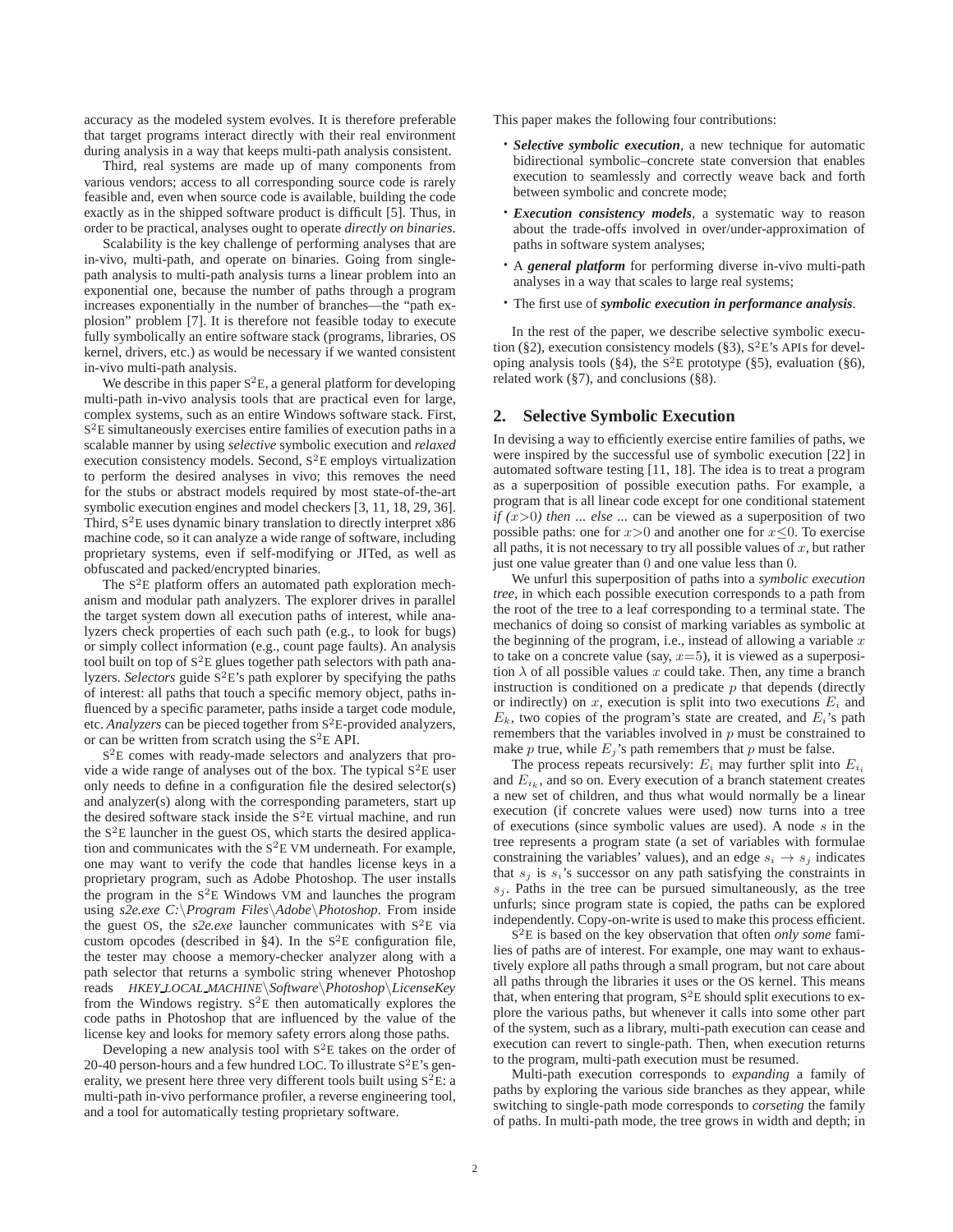single-path mode, the tree only grows in depth. We therefore say S <sup>2</sup>E's exploration of program paths is *elastic*. S <sup>2</sup>E turns multi-path mode off whenever possible, to minimize the size of the execution tree and include only paths that are of interest to the target analysis.

S <sup>2</sup>E's elasticity of multi-path exploration is key in being able to perform in-vivo multi-path exploration of programs inside complex systems, like Windows. By combining elasticity with virtualization, S <sup>2</sup>E offers the illusion of symbolically executing a full software stack, while actually executing symbolically only select components. For example, by concretely (i.e., non-symbolically) executing libraries and the OS kernel, S <sup>2</sup>E allows a program's paths to be explored efficiently without having to model its surrounding environment. We refer to this as *selective symbolic execution*.

Interleaving of symbolic execution phases with concrete phases must be done carefully, to preserve the meaningfulness of each explored execution. For example, say we wish to analyze a program P in multi-path (symbolic) mode, but none of its libraries  $L_i$ are to be explored symbolically. If  $P$  has a symbolic variable  $n$ and calls strncpy(dst, src,n) in  $L_k$ ,  $S^2E$  must convert n to some concrete value and invoke strncpy with that value. This is straightforward: solve the current path constraints with a constraint solver and get some legal value for  $n$  (say  $n=5$ ) and call strncpy. But what happens to n after strncpy returns? Variable *dst* will contain  $n=5$  bytes, whereas n prior to the call was symbolic—can n still be treated symbolically? The answer is yes, if done carefully.

In S<sup>2</sup>E, when a symbolic value is converted to concrete ( $n: \lambda \rightarrow$ 5), the family of executions is corseted. When a concrete value is converted to symbolic  $(n : 5 \rightarrow \lambda)$ , the execution family is allowed to expand. The process of doing this back and forth is governed by the rules of an execution consistency model (§3). For the above example, one might require that  $n$  be constrained to value  $5$  in all executions following the return from strncpy. However, doing so may exclude a large number of paths from the analysis. In §3 we describe systematic and safe relaxations of execution consistency.

We now describe the mechanics of switching back and forth between multi-path (symbolic) and single-path (concrete) execution in a way that executions stay consistent. We know of no prior symbolic execution engine that has the machinery to efficiently and flexibly cross the symbolic/concrete boundary both back and forth.

Fig. 1 provides a simplified example of using  $S^2E$ : an application *app* uses a library *lib* on top of an OS *kernel*. The target analysis requires to symbolically execute *lib*, but not *app* or *kernel*. Function *appFn* in the application calls a library function *libFn*, which eventually invokes a system call *sysFn*. Once *sysFn* returns, *libFn* does some further processing and returns to *appFn*. After the execution crosses into the symbolic domain (shaded) from the concrete domain (white), the execution tree (right side of Fig. 1) expands. After the execution returns to the concrete domain, the execution tree is corseted and does not add any new paths, until execution returns to the symbolic domain. Some paths may terminate earlier than others, e.g., due to hitting a bug in the program.

We now describe the two directions in which execution can cross the concrete/symbolic boundary.

#### **2.1 Concrete** → **Symbolic Transition**

When *appFn* calls *libFn*, it does so by using concrete arguments; the simplest conversion is to use an S <sup>2</sup>E selector to change the concrete arguments into symbolic ones, e.g., instead of *libFn(10)* call  $libFn(\lambda)$ . One can additionally opt to constrain  $\lambda$ , e.g.,  $\lambda \leq 15$ .

Once this transition occurs, S <sup>2</sup>E executes *libFn* symbolically using the (potentially constrained) argument(s) and simultaneously executes *libFn* with the original concrete argument(s) as well. Once exploration of *libFn* completes, S <sup>2</sup>E returns to *appFn* the concrete return value resulting from the concrete execution, but *libFn* will have been explored symbolically as well. In this way, the execution



**Figure 1:** Multi-path/single-path execution: three different modules (left) and the resulting execution tree (right). Shaded areas represent the multipath (symbolic) execution domain, while the white areas are single-path.

of *app* is consistent, while at the same time S <sup>2</sup>E exposes to the analyzer plugins those paths in *lib* that are rooted at *libFn*'s entry point. The concrete domain is unaware of *libFn* being executed in multi-path mode. All paths execute independently, and it is up to the S <sup>2</sup>E analyzer plugins to decide whether, besides observing the concrete path, they also wish to look at the symbolic paths.

#### **2.2 Symbolic** → **Concrete Transition**

Dealing with the *libFn*→*sysFn* call is more complicated. Say *libFn* has the code shown in Fig. 2 and was called with an unconstrained symbolic value  $x \in (-\infty, +\infty)$ . At the first *if* branch instruction, execution forks into one path along which  $x \in (-\infty, 5)$  and another path where  $x \in [5, +\infty)$ . These expressions are referred to as *path constraints*, as they constrain the values that x can take on a path. Along the then-branch, a call to  $sysFn(x)$  must be made. This requires x to be concretized, since *sysFn* is in the concrete domain. Thus, we choose a value, say  $x=4$ , that is consistent with the x∈(−∞, 5) constraint and perform the *sysFn(4)* call. The path constraints in the symbolic domain are updated to reflect that  $x=4$ .



**Figure 2:** The top level in *libFn*'s execution tree.

Note that S <sup>2</sup>E actually employs *lazy concretization*: it converts the value of  $x$  from symbolic to concrete on-demand, only when concretely running code actually reads the value of  $x$ . This is an important optimization when doing in-vivo symbolic execution, because a lot of data can be carried through the layers of the software stack without conversion. For example, when a program writes a buffer of symbolic data to the filesystem, there are usually no branches in the kernel or the disk device driver that depend on this data, so the buffer can pass through unconcretized and be written in symbolic form to the virtual disk, from where it will eventually be read back in its symbolic form. For the sake of clarity, in this section we assume eager (non-lazy) concretization.

Once *sysFn* completes, execution returns to *libFn* in the symbolic domain. When x was concretized prior to calling *sysFn*, the  $x=4$  constraint was automaticaly added to the path constraints *sysFn*'s return value is correct only under this constraint, because all computation in  $sysFn$  was done assuming  $x=4$ . Furthermore, *sysFn* may also have had side effects that are equally intimately tied to the x=4 constraint. With this constraint, execution of *libFn* can continue, and correctness is fully preserved.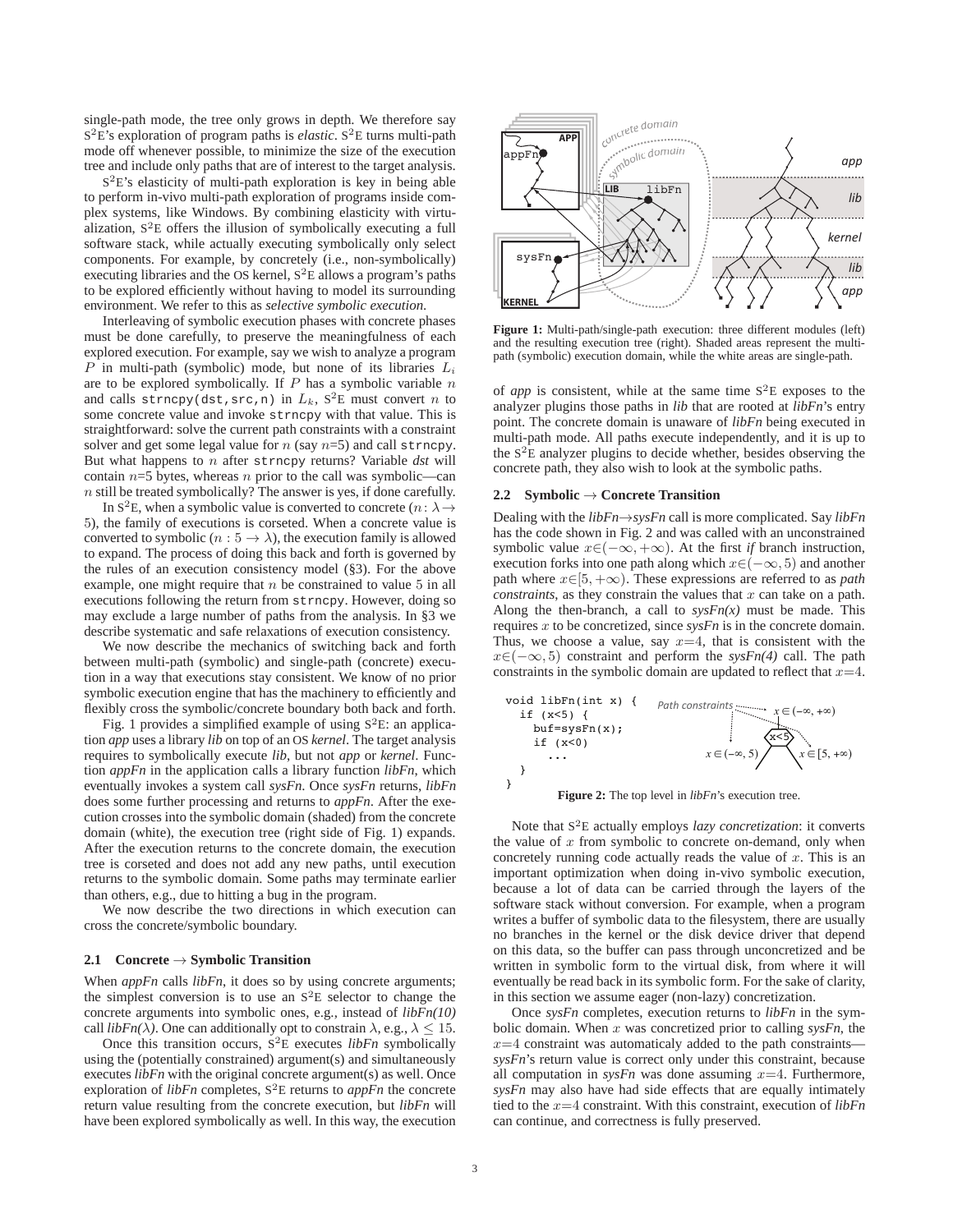The problem, however, is that this constraint corsets the family of *future* paths that can be explored from this point on:  $x$  can no longer take on all values in  $(-\infty, 5)$  so, when we subsequently get to the branch *if*  $(x<0)$  ..., the then-branch will no longer be feasible due to the added  $x=4$  constraint. This is referred to as "overconstraining": the constraint is not introduced by features of  $libFn$ 's code, but rather as a result of concretizing  $x$  to call into the concrete domain. We think of  $x=4$  as a soft constraint imposed by the symbolic/concrete boundary, while  $x \in (-\infty, 5)$  is a hard constraint imposed by *libFn*'s code. Whenever a branch in the symbolic domain is disabled because of a soft constraint, it is possible to go back in the execution tree and pick an additional value for concretization, fork another subtree, and repeat the *sysFn* call in a way that would enable that branch. As explained later,  $S^2E$ can track branch conditions in the concrete domain, which helps redo the call in a way that re-enables subsequent branches.

The "overconstraining" problem has two components: (a) the loss of paths that results directly from the concretization of  $x$ , and (b) the loss of paths that results indirectly via the constrained return value and side effects. Due to the fact that S <sup>2</sup>E implements VM state in a way that is shared between the concrete and symbolic domain (more details in §5), return values and side effects can be treated using identical mechanisms. We now discuss how the constraints are handled under different consistency models.

## **3. Execution Consistency Models**

The traditional assumption about system execution is that the state at any point in time is consistent, i.e., there exists a feasible path from the start state to the current state. However, there are many analyses for which this assumption is unnecessarily strong, and the cost of providing such consistency during multi-path exploration is often prohibitively high. For example, when doing unit testing, one typically exercises the unit in ways that are consistent with the unit's interface, without regard to whether all those paths are indeed feasible in the integrated system. This is both because testing the entire system in a way that exercises all paths through the unit is too expensive, and because exercising the unit as described above offers higher confidence in its correctness in the face of future use.

S<sup>2</sup>E aims to be a general platform for system analyses, so it provides several levels of execution consistency, to enable users to make the best trade-offs. In this section, we take a first step toward systematically defining alternate execution consistency models (§3.1), after which we explain how these different models dictate the symbolic/concrete conversions applied during the backand-forth transition between the analyzed code and its environment (§3.2). In §3.3 we survey some of the ways in which consistency models are implemented in existing analysis tools.

## **3.1 Model Definitions**

The key distinction between the various execution consistency models is which execution paths each model admits. Choosing an appropriate consistency model is a trade-off between how "realistic" the admitted paths are vs. the cost of enforcing the model. The appropriateness of the trade-off is determined by the nature of the analysis, i.e., by the way in which feasibility of different paths affects completeness and soundness of the analysis.

In the rest of the paper, we use the term *system* to denote the complete software system under analysis, including the application programs, libraries, and the operating system. We use the term *unit* to denote the part of the system that is to be analyzed. A unit could encompass different parts of multiple programs, libraries, or even parts of the operating system itself. We use the term *environment* to denote everything in the system except the unit. Thus, the system is the sum of the environment and the unit to be analyzed.

When defining a model, we think in terms of which paths it includes vs. excludes. Following the Venn diagram on the right, an execution path can be *statically feasible*, in that there exists a path in the system's inter-procedural control flow graph (CFG) corresponding to the execution in question. A subset of the statically feasible paths are *locally feasi-*



*ble* in the unit, in the sense that the execution is consistent with both the system's CFG and with the restrictions on control flow imposed by the data-related constraints within the unit. Finally, a subset of locally feasible paths is *globally feasible*, in the sense that their execution is additionally consistent with control flow restrictions imposed by data-related constraints in the environment. Observing only the code executing in the unit, with no knowledge of code in the environment, it is impossible to tell apart locally feasible from globally feasible paths.

We say that a model is *complete* if every path through the unit that corresponds to some globally feasible path through the system will eventually be discovered by exploration done under that model. A model is *consistent* if, for every path through the unit admissible by the model, there exists a corresponding globally feasible path through the system (i.e., the system can run concretely in that way).

We now define six points that we consider of particular interest in the space of possible consistency models, progressing from strongest to weakest consistency. They are summarized in Fig. 3 using a representation corresponding to the Venn diagram above. Their completeness and consistency are summarized in Table 1. We invite the reader to follow Fig. 3 while reading this section.

### **3.1.1 Strict Consistency (SC)**

The strongest form of consistency is one that admits only the globally consistent paths. For example, the concrete execution of a program always obeys the strict consistency (SC) model. Moreover, every path admitted under the SC model can be mapped to a certain concrete execution of the system starting with certain concrete inputs. Sound analyses produce no false positives under SC.

We define three subcategories of SC based on what information is taken into account when exploring new paths.

*Strictly Consistent Concrete Execution (SC-CE):* Under the SC-CE model, the entire system is treated as a black box: no internal information is used to explore new paths. The only explored paths are the paths that the system follows when executed with the sample input provided by the analysis. New paths can only be explored by blindly guessing new inputs. Classic fuzzing (random input testing) falls under this model.

*Strictly Consistent Unit-level Execution (SC-UE):* Under the SC-UE model, an exploration engine is allowed to gather and use information internal to the unit (e.g., by collecting path constraints while executing the unit). The environment is still treated as a black box, i.e., path constraints generated by environment code are not tracked. Not every globally feasible path can be found with such partial information (e.g., paths that are enabled by branches in the environment can be missed). However, the exploration engine saves time by not having to analyze the environment, which is typically orders of magnitude larger than the unit.

This model is widely used by symbolic and concolic execution tools [11, 12, 18]. Such tools usually instrument only the program but not the operating system code (sometimes such tools replace parts of the OS by models, effectively adding a simplified version of it as a part of the program). Whenever such tools see a call to the OS, they execute the call uninstrumented, selecting some concrete arguments for the call. Such "blind" selection of concrete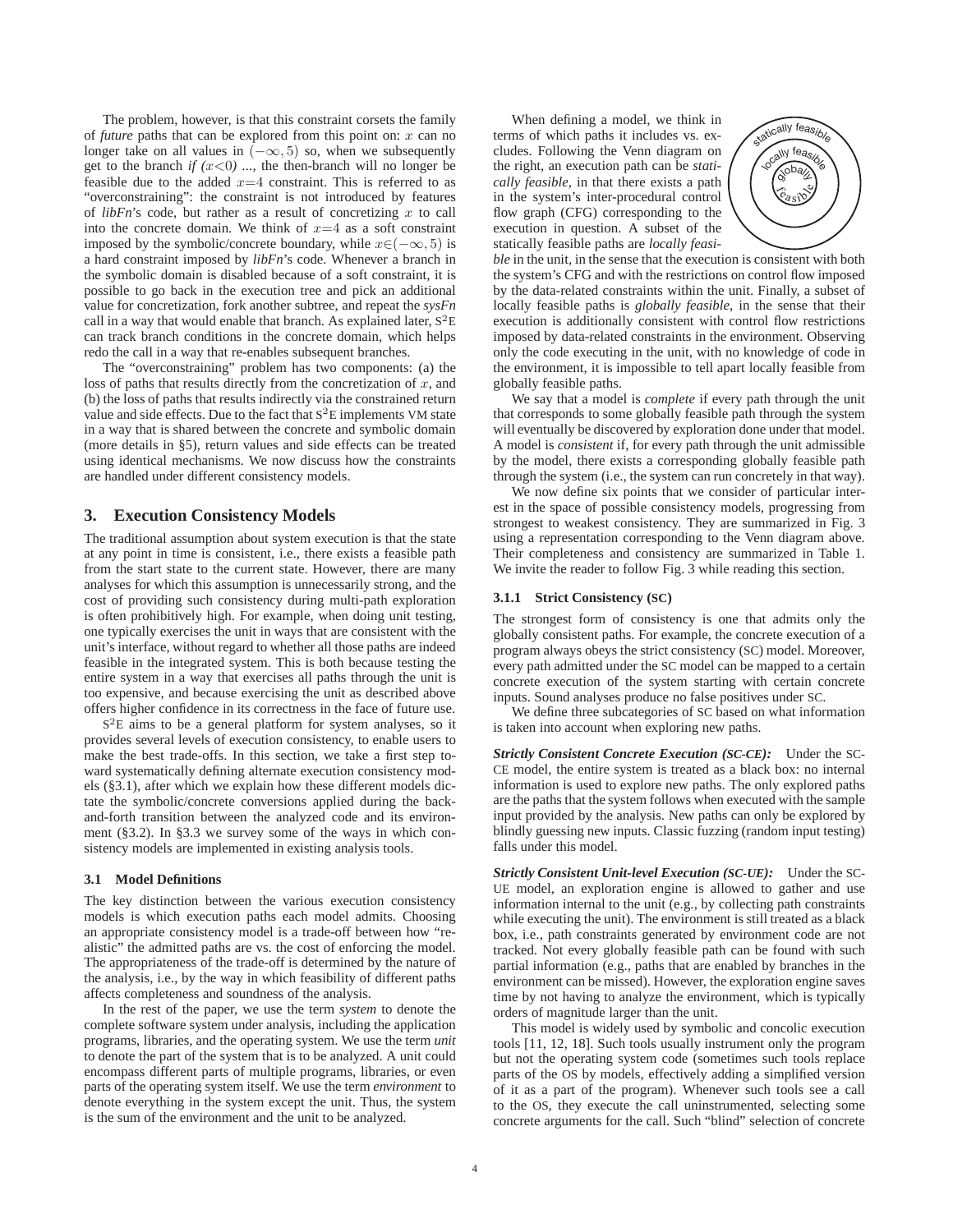

**Figure 3:** Different execution consistency models cover different sets of feasible paths. The SC-CE model corresponds to the concrete execution. The SC-UE and SC-SE models are obtained from the previous ones by using increasingly more information about the system execution to explore new states. The LC, RC-OC and RC-CC models are obtained through progressive relaxation of constraints.

arguments might cause some paths through the unit to be missed, if they depend on unexplored environment behaviors.

*Strictly Consistent System-level Execution (SC-SE):* Under the SC-SE model, an exploration engine gathers and uses information about all parts of the system, to explore new paths through the unit. Such exploration is not only sound but also complete, provided that the engine can solve all constraints it encounters. In other words, every path through the unit that is possible under a concrete execution of the system will be eventually found by SC-SE exploration, making SC-SE the only model that is both strict and complete.

However, the implementation of SC-SE is limited by the path explosion problem: the number of globally feasible paths is roughly exponential in the size of the whole system. As the environment is typically orders of magnitude larger than the unit, including its code in the analysis (as would be required under SC-SE) offers an unfavorable trade-off given today's technology.

## **3.1.2 Local Consistency (LC)**

The local consistency (LC) model aims to combine the performance advantages of SC-UE with the completeness advantages of SC-SE. The idea is to avoid exploring all paths through the environment, yet still explore the corresponding path segments in the unit by replacing the results of (some) calls to the environment with symbolic values that represent any possible valid result of the execution.

For example, when a unit (such as a user-mode program) invokes the write(fd, buf, count) system call of a POSIX OS, the return value can be any integer between -1 and count, depending on the state of the system. The exploration engine can discard the actual concrete value returned by the OS and replace it with a symbolic integer between -1 and count. This allows exploring all paths in the unit that are enabled by different return values of write, without analyzing the write function and having to find concrete inputs to the overall system that would enable those paths. This however introduces global inconsistency—for instance, there exists no concrete execution in which count bytes are written to the file and the write system call returns 0. However, unless the unit explicitly checks the file (e.g., by reading its content) this does not matter: the inconsistency cannot yield locally infeasible paths.

In other words, the LC model allows for inconsistencies in the environment, while keeping the state of the unit internally consistent. To preserve LC, an exploration engine must track the

propagation of inconsistencies inside the environment and abort an execution path as soon as these inconsistencies influence the internal state of the unit on that path.

This keeps the internal state of the unit internally consistent on all explored paths: for each explored path, there exists some concrete execution of the system that would lead to exactly the same internal state of the unit along that path—except the engine does not need to incur the cost of actually finding that path. Consequently, any sound analysis that takes into account only the internal state of the unit produces no false positives under the LC model. For this reason, we call the LC model "locally consistent."

The set of paths explored under this model corresponds to the set of locally feasible paths, as defined earlier. However, some paths could be aborted before completion, or even be missed completely, due to the propagation of inconsistencies. This means that the LC model is not complete. In practice, the less a unit interacts with its environment, the fewer such paths are aborted or missed.

Technically speaking, the LC model is inconsistent, thus it ought to be a sub-model of the RC model, described next. However, since the LC model is equivalent to a SC model for a large class of analyses, we devoted to it an independent category.

#### **3.1.3 Relaxed Consistency (RC)**

Under relaxed consistency (RC), all paths through the unit are admitted, even those that are not allowed by the SC and LC models. The RC model is therefore inconsistent in the general case.

The main advantage of RC is performance: by admitting these additional infeasible paths, one can avoid having to analyze large parts of the system that are not really targets of the analysis, thus allowing path exploration to reach the true target code sooner. However, admitting locally infeasible paths (i.e., allowing the internal state of the unit to become inconsistent) makes most analyses prone to false positives, because some of the paths these analyses are exposed to cannot be produced by any concrete run.

This might be acceptable if the analysis is itself unsound anyway, or if the analysis only relies on a subset of the state that can be easily kept consistent (in some sense, this is like LC, except that the subset of the state to be kept consistent may not be the unit's state). Also note that, even though RC admits more paths, thus producing more analysis work, analyses under RC can abort early those paths that turn out to be infeasible, or the accuracy of the analysis can be decreased, thus preserving the performance advantage.

We distinguish two subcategories of the RC model, both of which we found to be useful in practice.

*Overapproximate Consistency (RC-OC):* In the RC-OC model, path exploration can follow paths through the unit while completely ignoring the constraints that the environment/unit API contracts impose on return values and side effects. For example, the unit may invoke write(fd, buf, count), and the RC-OC model would permit the return result to be larger than count, which violates the specification of the write system call. Under the previous model (local consistency), such paths would be disallowed. Even though it is not consistent, RC-OC is complete: every environment behavior is admitted under RC-OC, so every path in the unit corresponding to some real environment behavior is admitted too.

The RC-OC model is useful, for example, for reverse engineering. It enables efficient exploration of all behaviors of the unit that are possible in a valid environment, plus some additional behaviors that are possible only when the environment behaves outside its specification. For instance, when reverse engineering a device driver, the RC-OC model allows symbolic hardware [23] to return unconstrained values; in this way, the resulting reverse engineered paths include some of those that correspond to allegedly impossible hardware behaviors. Such overapproximation improves the quality of the reverse engineering, as explained in [13].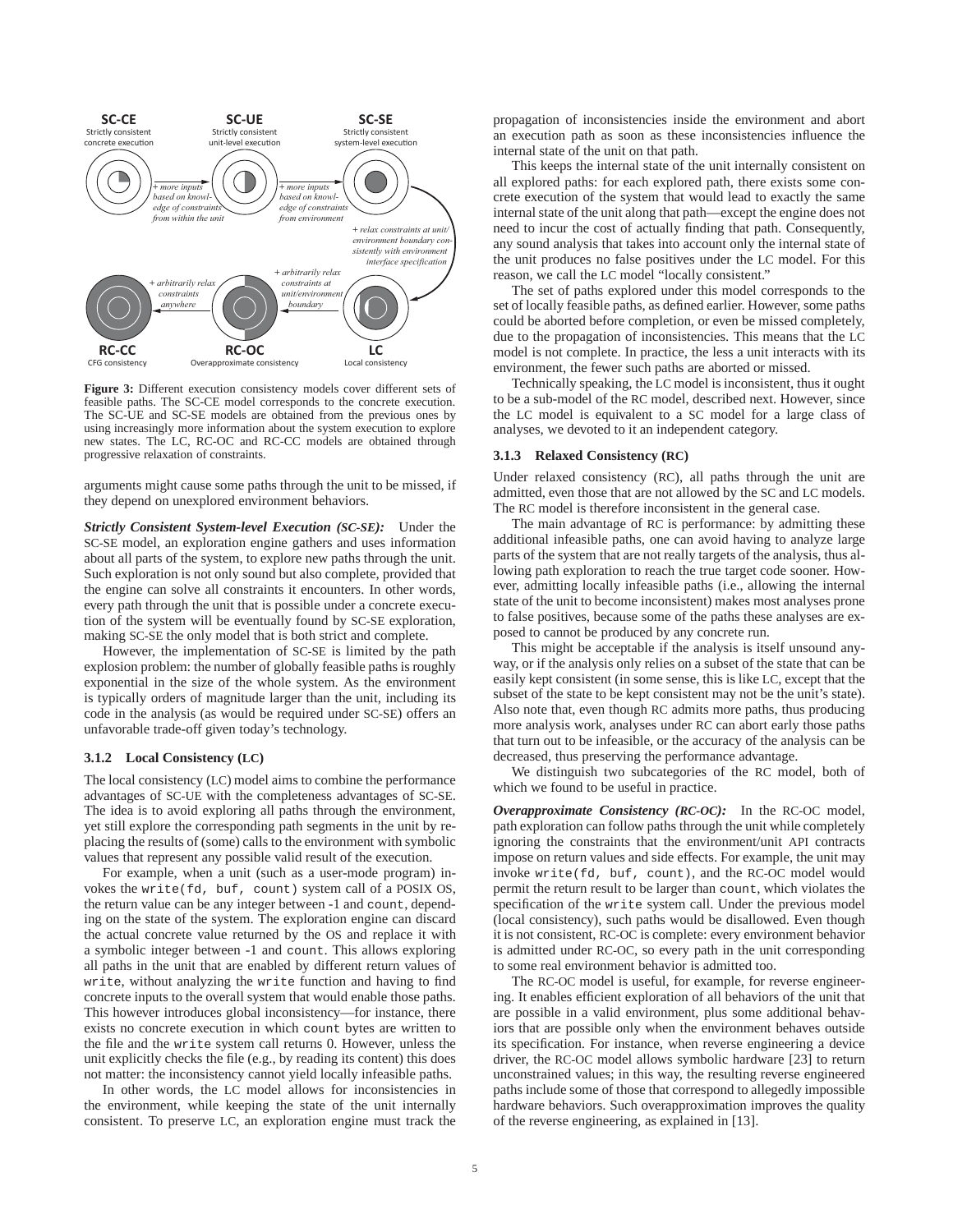|     |                             | <b>Model Consistency Completeness</b> | <b>Use Case</b>                        |
|-----|-----------------------------|---------------------------------------|----------------------------------------|
|     | <b>SC-CE</b> consistent     | incomplete                            | Single-path profiling/testing of units |
|     |                             |                                       | that have a limited number of paths    |
|     | SC-UE consistent            | incomplete                            | Analysis of units that generate hard-  |
|     |                             |                                       | to-solve constraints (e.g., crypto-    |
|     |                             |                                       | graphic code)                          |
|     | SC-SE consistent            | complete                              | Sound and complete verification        |
|     |                             |                                       | without false positives or negatives;  |
|     |                             |                                       | testing of tightly coupled systems     |
|     |                             |                                       | with fuzzy unit boundaries.            |
| LC- | locally con-incomplete      |                                       | Testing/profiling while avoiding false |
|     | sistent                     |                                       | positives from the unit's perspective  |
|     | RC-OC inconsistent complete |                                       | Reverse engineering: extract consis-   |
|     |                             |                                       | tent path segments                     |
|     | RC-CC inconsistent complete |                                       | Dynamic disassembly of a poten-        |
|     |                             |                                       | tially obfuscated binary               |

Table 1:  $S^2E$  consistency models: completeness, consistency and use cases. Each use case is assigned to the weakest model it can be accomplished with.

*CFG Consistency (RC-CC):* In the RC-CC model, the exploration engine is allowed to change any part of the system state, as long as the explored execution paths correspond to paths in the unit's inter-procedural control flow graph. This roughly corresponds to the consistency provided by static program analyzers that are dataflow-insensitive and analyze completely unconstrained paths. Being strictly weaker than the SC-SE model, though using the same information to explore new paths, the RC-CC model is complete.

The RC-CC model is useful in disassembling obfuscated and/or encrypted code: after letting the unit code decrypt itself under an LC model (thus ensuring the correctness of decryption), a disassembler can switch to the RC-CC model to reach high coverage of the decrypted code and quickly disassemble as much of it as possible.

## **3.2 Implementing Consistency Models**

We now explain how the consistency models can be implemented by a selective symbolic execution engine (SSE), by describing the specifics of symbolic  $\leftrightarrow$  concrete conversion as execution goes from the unit to the environment and then back again.

We illustrate the different implementations with the example of a kernel-mode device driver (Fig. 4). The driver reads and writes from/to hardware I/O ports and calls the write usb function, which is implemented in a kernel-mode USB library, as well as alloc, implemented by the kernel itself.



Figure 4: Example of a "unit" (device driver) interacting with the "environment" (kernel-mode library and OS kernel itself).

#### **3.2.1 Implementing Strict Consistency (SC)**

*Strictly Consistent Concrete Execution (SC-CE):* For this model, an SSE allows only concrete input to enter the system. This leads to executing a single path through the unit and the environment. The SSE can execute the whole system natively without having to track or solve any constraints, because there is no symbolic data.

*Strictly Consistent Unit-level Execution (SC-UE):* To implement this model, the SSE converts all symbolic data to concrete values when the unit calls the environment. The conversion is consistent with the current set of path constraints in the unit. No other conversion is performed. The environment is treated as a black box, and no symbolic data can flow into it.

In the example of Fig. 4, the SSE concretizes the content of packet pkt when calling write usb and, from there on, this soft constraint (see §2.2) is treated as a hard constraint on the content of pkt. The resulting paths trough the driver are globally feasible paths, but exploration is not complete, because treating the constraint as hard can curtail globally feasible paths during the exploration of the driver (e.g., paths that depend on the packet type).

*Strictly-Consistent System-level Execution (SC-SE):* Under SC-SE, the SSE lets symbolic data cross the unit/environment boundary, and the entire system is executed symbolically. This preserves global execution consistency.

Consider the write usb function: This function gets its input from the USB host controller. Under strict consistency, the USB host controller (being "outside the system") can return a symbolic value, which in turn propagates through the USB library, eventually causing usb ready to return a symbolic value as well.

Path explosion due to a large environment can make SC-SE hard to use in practice. The paths that go through the environment can substantially outnumber those that go through the unit, possibly delaying the exploration of interest. An SSE can heuristically prioritize the paths to explore, or employ *incremental symbolic execution* to execute parts of the environment as much as needed to discover interesting paths in the unit quicker. We describe this next.

The execution of write usb proceeds as if it was executed symbolically, but only one globally feasible path is pursued in a depth-first manner, while all other forked paths are stored in a wait list. This simulates a concrete, single-path execution through a symbolically executing environment. After returning to send packet, the path being executed carries the constraints that were accumulated in the environment, and symbolic execution continues in send packet as if write usb had executed symbolically. The return value  $x$  of write usb is constrained according to the depthfirst path pursued in the USB library, and so are the side effects. If, while executing send packet, a branch that depends on  $x$ becomes infeasible due to the constraints imposed by the call to write usb, the SSE returns to the wait list and resumes execution of a wait-listed path that, e.g., is likely to eventually execute line 9.

## **3.2.2 Implementing Local Consistency (LC)**

For LC, an SSE converts, at the unit/environment boundary, the concrete values generated by the environment into symbolic values that satisfy the constraints of the environment's API. This enables multipath exploration of the unit. In Fig. 4, SSE would turn alloc's return value v into a symbolic value  $\lambda_{\text{ret}} \in \{v, \text{ FAIL}\}\$  and pkt into a symbolic pointer, while ensuring that  $\lambda_{\text{ret}}$ =FAIL  $\Rightarrow$  pkt=*null*, so that the alloc API contract is always upheld.

If symbolic data is written by the unit to the environment, the SSE must track its propagation. If a branch in the environment ever depends on this data, the SSE must abort that execution path, because the unit may have derived that data based on (symbolified) input from the environment that subsumed values the environment could not have produced in its state at the time.

From the driver's perspective, the global state may seem inconsistent, since the driver is exploring a failure path when no failure actually occurred. However, this inconsistency has no effect on the execution, as long as the OS does not make assumptions about whether or not buffers are still allocated after the driver's failure. LC would have been violated had the OS read the symbolic value of pkt, e.g., if the driver stored it in an OS data structure.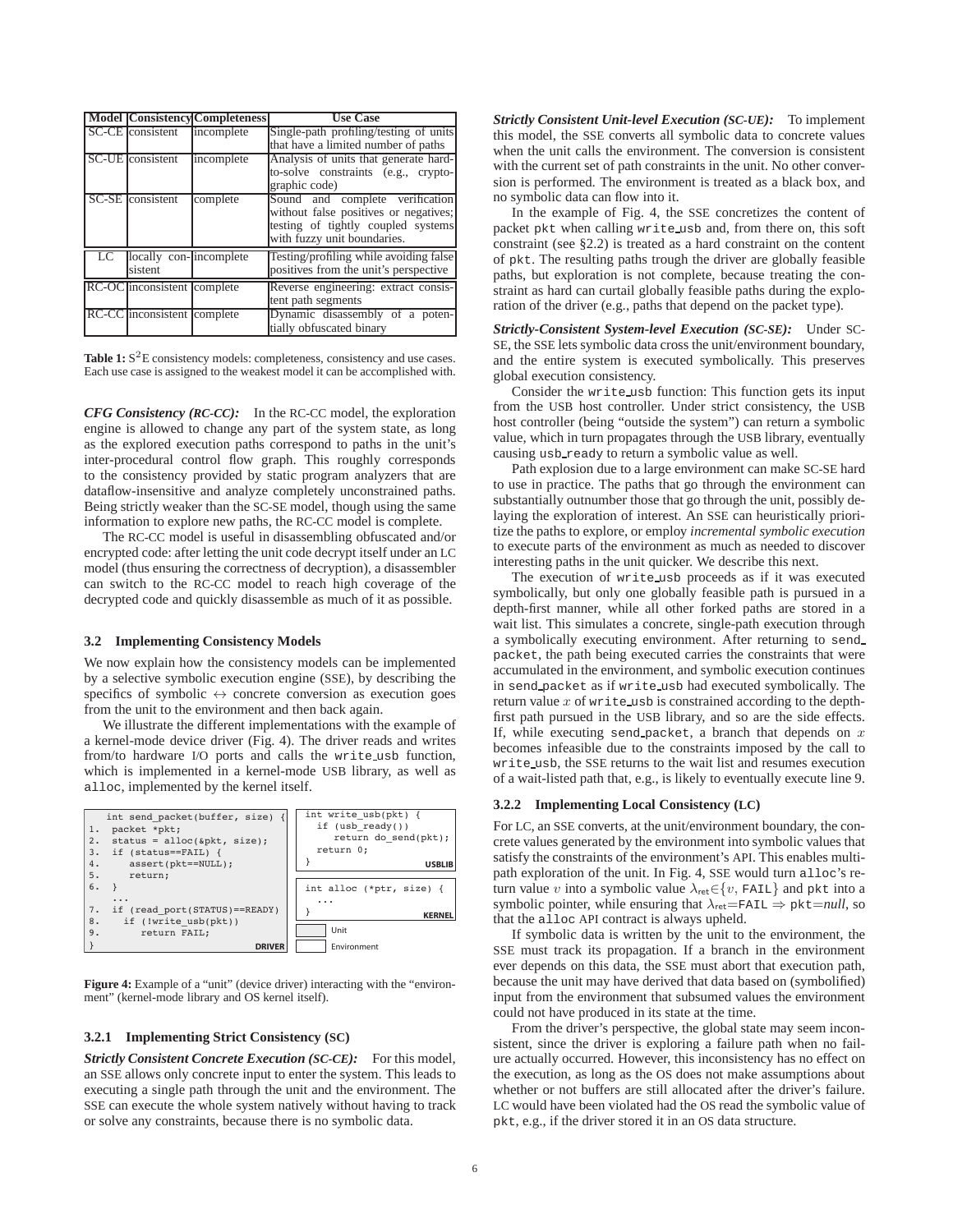## **3.2.3 Implementing Relaxed Consistency (RC)**

*Overapproximate Consistency (RC-OC):* In this model, the SSE converts concrete values at unit/environment interface boundaries into unconstrained symbolic values that disregard interface contracts. For example, when returning from alloc, both pkt and status become completely unconstrained symbolic values.

This model brings completeness at the expense of substantial overapproximation. No feasible paths are ever excluded from the symbolic execution of send packet, but since pkt and status are completely unconstrained, there could be locally infeasible paths when exploring send packet after the call to alloc.

As an example, note that alloc is guaranteed to set pkt to *null* whenever it returns FAIL, so the assert on line 4 should normally never fail. Nevertheless, under RC-OC, both status on line 3 and pkt on line 4 are unconstrained, so both outcomes of the assert statement are explored, including the infeasible one. Under stronger consistency models, like LC, pkt must be null if status==FAIL.

*CFG Consistency (RC-CC):* An SSE can implement RC-CC by pursuing all outcomes of every branch, regardless of path constraints, thus following all edges in the unit's inter-procedural CFG. Under RC-CC, exploration is fast, because branch feasibility need not be checked with a constraint solver. As mentioned earlier, one use case is a dynamic disassembler, where running with stronger consistency models may leave uncovered (i.e., non-disassembled) code. Implementing RC-CC may require program-specific knowledge, to avoid exploring non-existing edges, as in the case of an indirect jump pointing to an unconstrained memory location.

#### **3.3 Consistency Models in Existing Tools**

We now illustrate some of the consistency models by surveying example tools that implement such execution consistency.

Most dynamic analysis tools use the SC-CE model. Examples include Valgrind [38] and Eraser [33]. These tools execute and analyze programs along a single path, generated by user-specified concrete input values. Being significantly faster than multi-path exploration, analyses performed by such tools are, for instance, useful to characterize or explain program behavior on a small set of developer-specified paths (i.e., test cases). However, such tools cannot provide any confidence that results of the analyses extend beyond the concretely explored paths.

Dynamic test case generation tools usually employ either the SC-UE or the SC-SE models. For example, DART [18] uses SC-UE: it executes the program concretely, starting with random inputs, and then instruments the code to collect path constraints on each execution. DART uses these constraints to produce new concrete inputs that would drive the program along a different path on the next run. However, DART does not instrument the environment and hence cannot use information from it when generating new concrete inputs, thus missing feasible paths as indicated by SC-UE.

As another example, KLEE [11] uses either the SC-SE or a form of the SC-UE model, depending on whether the environment is modeled or not. In the former case, both the unit and the model of the environment are executed symbolically. In the latter case, whenever the unit calls the environment, KLEE executes the environment with concrete arguments. However, KLEE does not track the side effects of executing the environment, allowing them to propagate across otherwise independent execution paths, thus making the corresponding program states inconsistent. Due to this limitation, we cannot say KLEE implements precisely SC-UE as we defined it.

Static analysis tools usually implement some forms of the RC model. For example, SDV [2] converts a program into a boolean form, which is an over-approximation of the original program. Consequently, every path that is feasible in the original program would be found by SDV, but it also finds additional infeasible paths.

# **4. System Analysis with S**2**E**

S <sup>2</sup>E is a platform for rapid prototyping of custom system analyses. It offers two key interfaces: the *selection* interface, used to guide the exploration of execution paths (and thus implement arbitrary consistency models), and the *analysis* interface, used to collect events or check properties of execution paths. Both interfaces accept modular selection and analysis plugins. Underneath the covers,  $\hat{S}^2$ E consists of a customized virtual machine, a dynamic binary translator (DBT), and an embedded symbolic execution engine, as shown in Fig. 5. The DBT decides which guest machine instructions to execute concretely on the physical CPU vs. which ones to execute symbolically using the embedded symbolic execution engine.

S<sup>2</sup>E provides many plugins out of the box for building custom analysis tools—we describe these plugins in §4.1. One can also extend  $S^2E$  with new plugins, using  $S^2E$ 's developer API (§4.2).

## **4.1 User Interface**

Path Selection: The first step in using  $S^2E$  is deciding on a policy for which part of a program to execute in multi-path (symbolic) mode vs. single-path (concrete) mode; this policy is encoded in a selector. S <sup>2</sup>E provides a default set of selectors for the most common types of selection. They fall into three categories:

*Data-based selection* provides a way to expand an execution path into a multi-path execution by introducing symbolic values into the system; then, any time S <sup>2</sup>E encounters a branch predicate involving a symbolic value, it will fork the execution accordingly. Symbolic data can enter the system from various sources, and S <sup>2</sup>E provides a selector for each: *CommandLine* for symbolic command-line arguments, *Environment* for shell environment variables, *MSWinRegistry* for Microsoft Windows registry entries, etc.

Often it is useful to introduce a symbolic value at an internal interface. For example, say a server program calls a library function libFn(x) almost always with  $x = 10$ , but may call it with  $x < 10$ in strange corner cases that are hard to induce via external workloads. The developer might therefore be interested in exploring the behavior of lib<sub>Fn</sub> for all values  $0 \leq x \leq 10$ . For such analyses, we provide an *Annotation* plugin, which allows direct injection of custom-constrained symbolic values anywhere they are needed.

*Code-based selection* enables/disables multi-path execution depending on whether the program counter is or not within a target code area; e.g., one might focus cache profiling on a web browser's SSL code, to see if it is vulnerable to side channel attacks. The *CodeSelector* plugin takes the name of the target program, library, driver, etc. and a list of program counter ranges. Each such range can be an inclusion or an exclusion range, indicating that code within that range should be explored in multi-path mode or singlepath mode, respectively. *CodeSelector* is typically used in conjunction with data-based selectors to constrain the data-selected multipath execution to within only code of interest.

*Priority-based selection* is used to define the order in which paths are explored within the family of paths defined with databased and code-based selectors. S <sup>2</sup>E includes basic ones, such as *Random*, *DepthFirst*, and *BreadthFirst*, as well as others. The *Max-Coverage* selector works in conjunction with coverage analyzers to heuristically select paths that maximize coverage. The *PathKiller* selector monitors the executed program and deletes paths that are determined to no longer be of interest to the analysis. For example, paths can be killed if a fixed sequence of program counters repeats more than  $n$  times; this avoids getting stuck in polling loops.

*Path Analysis:* Once the selectors define a family of paths, S <sup>2</sup>E executes these paths and exposes each one of them to the analyzer plugins. One class of analyzers are bug finders, such as *DataRaceDetector* and *MemoryChecker*, which look for the corresponding bug conditions and output an execution path leading to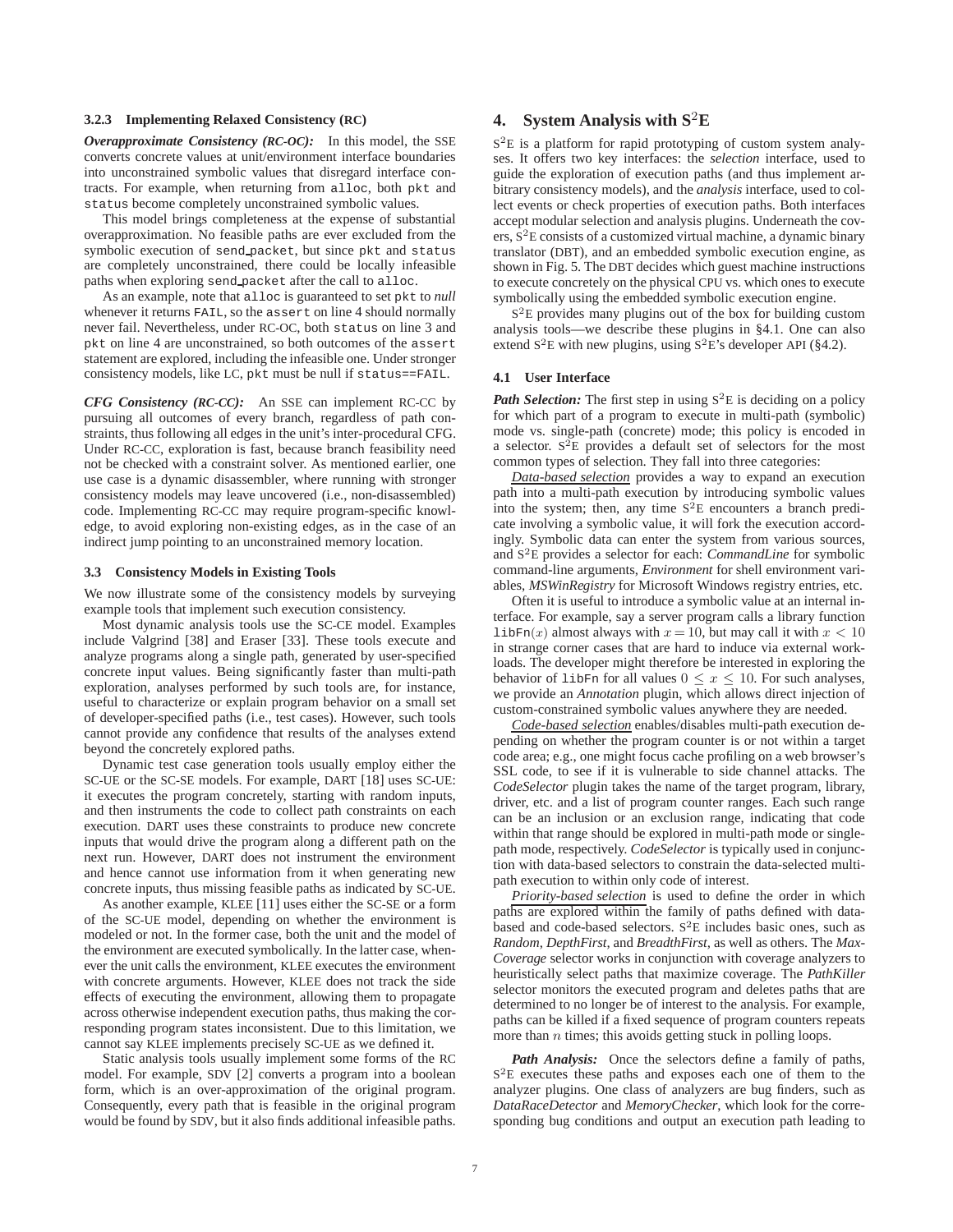the encountered bug. Another type of analyzer is *ExecutionTracer*, which selectively records the instructions executed along a path, along with the memory accesses, register values, and hardware I/O. Tracing can be used for many purposes, including measuring coverage offline. Finally, the *PerformanceProfile* analyzer counts cache misses, TLB misses, and page faults incurred along each path—this can be used to obtain the performance envelope of an application, and we describe it in more detail in the evaluation section (§6).

While most plugins are OS-agnostic, S <sup>2</sup>E also includes a set of analyzers that expose Windows-specific events using undocumented interfaces or other hacks. For example, *WinDriverMon* parses and monitors OS-private data structures and notifies other plugins when the Windows kernel loads a driver. The *WinBugCheck* plugin catches "blue screen of death" events and kernel hangs.

## **4.2 Developer Interface**

We now describe the interface that can be used to write new plugins or to extend the default plugins described above. Both selectors and analyzers use the same interface; the only distinction between selectors and analyzers is that selectors influence the execution of the program, whereas analyzers are passive observers. S <sup>2</sup>E also allows writing of plugins that arbitrarily modify the execution state.

S <sup>2</sup>E has a modular plugin architecture, in which plugins communicate via events in a publish/subscribe fashion.  $S^2E$  events are generated either by the  $S^2E$  platform or by other plugins. To register for a class of events, a plugin invokes *regEventX(callbackPtr)*; the event callback is then invoked every time *EventX* occurs. Callbacks have different parameters, depending on the type of event.

Table 2 shows the *core events* exported by S <sup>2</sup>E that arise from regular code translation and execution. We chose these core events because they correspond to the lowest possible level of abstraction of execution: instruction translation, execution, memory accesses, and state forking. It is possible to build diverse state manipulation and analyses on top of them, as we will show in the evaluation.

*The ExecState object* captures the current state of the entire virtual machine *along a specific individual path*. It is the first parameter of every event callback. *ExecState* gives plugins read/write access to the entire VM state, including the virtual CPU, VM physical memory, and virtual devices. Plugins can also toggle multi-path execution and read/write VM memory and registers (see Table 3 for a short list of *ExecState* object methods). A plugin can obtain the PID of the running process from the page directory base register, can read/write page tables and physical memory, can change the control flow by modifying the program counter, and so on.

For each path being explored, there exists a distinct *ExecState* object instance; when execution forks, each child execution receives its own private copy of the parent *ExecState*. Aggressive use of copy-on-write reduces the memory overhead substantially (§5).

Plugins partition their own state into per-path state (e.g., number of cache misses along a path) and global state (e.g., total number of basic blocks touched). The per-path state is stored in a *PluginState* object, which hangs off of the *ExecState* object. *PluginState* must implement a *clone* method, so that it can be cloned together with *ExecState* whenever S <sup>2</sup>E forks execution. Global plugin state can live in the plugin's own heap.

The dynamic binary translator (DBT) turns blocks of guest code into corresponding host code; for each block of code this is typically done only once. During the translation process, a plugin may be interested in marking certain instructions (e.g., function calls) for subsequent notification. It registers for *onInstrTranslation* and, when notified, it inspects the *ExecState* to see which instruction is about to be translated; if it is of interest (e.g., a CALL instruction), the plugin marks it. Whenever the VM executes a marked instruction, it raises the *onInstrExecution* event, which notifies the registered plugin. For example, the *CodeSelector* plugin is imple-

| onInstrTranslation | DBT is about to translate a machine instruction |
|--------------------|-------------------------------------------------|
| onInstrExecution   | VM is about to execute a marked instruction     |
| onExecutionFork    | $S^2E$ is about to fork execution               |
| onException        | The VM interrupt pin has been asserted          |
| onMemoryAccess     | VM is about to execute a memory access          |
|                    |                                                 |

**Table 2:** Core events exported by the S<sup>2</sup>E platform.

| multiPathOn/Off()            | Turn on/off multi-path execution               |
|------------------------------|------------------------------------------------|
| readMem( <i>addr</i> )       | Read contents of memory at address <i>addr</i> |
| write $\text{Reg}(reg, val)$ | Write <i>val</i> (symbolic or concrete) to reg |
| getCurBlock()                | Get currently executing code block from DBT    |
| raiseInterrupt $(irq)$       | Assert the interrupt line for <i>irg</i>       |

**Table 3:** A subset of the *ExecState* object's interface.

mented as a subscriber to *onInstrTranslation* events; upon receiving an event, it marks the instruction depending on whether it is or not an entry/exit point for a code range of interest. Having the *onInstrTranslation* and *onInstrExecution* events separate leverages the fact that each instruction gets translated once, but may get executed millions of times, as in the body of a loop. For most analyses, *onInstrTranslation* ends up being raised so rarely that using it introduces no runtime overhead (e.g., catching the kernel panic handler requires instrumenting only the first instruction of that handler).

*S* <sup>2</sup>*E opcodes* are custom guest machine instructions that are directly interpreted by S <sup>2</sup>E. These form an extensible set of opcodes for creating symbolic values (S2SYM), enabling/disabling multipath execution (S2ENA and S2DIS) and logging debug information (S2OUT). They give developers the finest grain control over multipath execution and analysis; they can be injected into the target code manually or using binary instrumentation tools like PIN [27]. In practice, opcodes are the easiest way to mark data symbolic and get started with S <sup>2</sup>E, without involving any plugins.

The interface presented here was sufficient for all the multi-path analyses we attempted with S <sup>2</sup>E. Selectors can enable or disable multi-path execution based on arbitrary criteria and can manipulate machine state. Analyzers can collect information about low-level hardware events all the way up to program-level events, they can probe memory to extract any information they need, and so on.

## **5. S**2**E Prototype**

The S <sup>2</sup>E platform prototype (Fig. 5) reuses parts of the QEMU virtual machine [4], the KLEE symbolic execution engine [11], and the LLVM tool chain [25]. To these, we added 23 KLOC of C++ code written from scratch, not including third party libraries<sup>2</sup>. We added 1 KLOC of new code to KLEE and modified 1.5 KLOC; in QEMU, we added 1.5 KLOC of new code and modified 3.5 KLOC of existing code. S <sup>2</sup>E currently runs on Mac OS X, Microsoft Windows, and Linux, it can execute any guest OS that runs on x86, and can be easily extended to other CPU architectures, like ARM or PowerPC. S <sup>2</sup>E can be downloaded from http://s2e.epfl.ch.

S <sup>2</sup>E explores paths by running the target system in a virtual machine and selectively executing small parts of it symbolically. Depending on which paths are desired, some of the system's machine instructions are dynamically translated within the VM into an intermediate representation suitable for symbolic execution, while the rest are translated to the host instruction set. Underneath the covers, S <sup>2</sup>E transparently converts data back and forth as execution weaves between the symbolic and concrete domains, so as to offer the illusion that the full system (OS, libraries, applications, etc.) is executing in multi-path mode.

S <sup>2</sup>E mixes concrete with symbolic execution in the same path by using a representation of machine state that is shared between the VM and the embedded symbolic execution engine. S <sup>2</sup>E shares the

<sup>&</sup>lt;sup>2</sup> All reported LOC measurements were obtained with SLOCCount [39].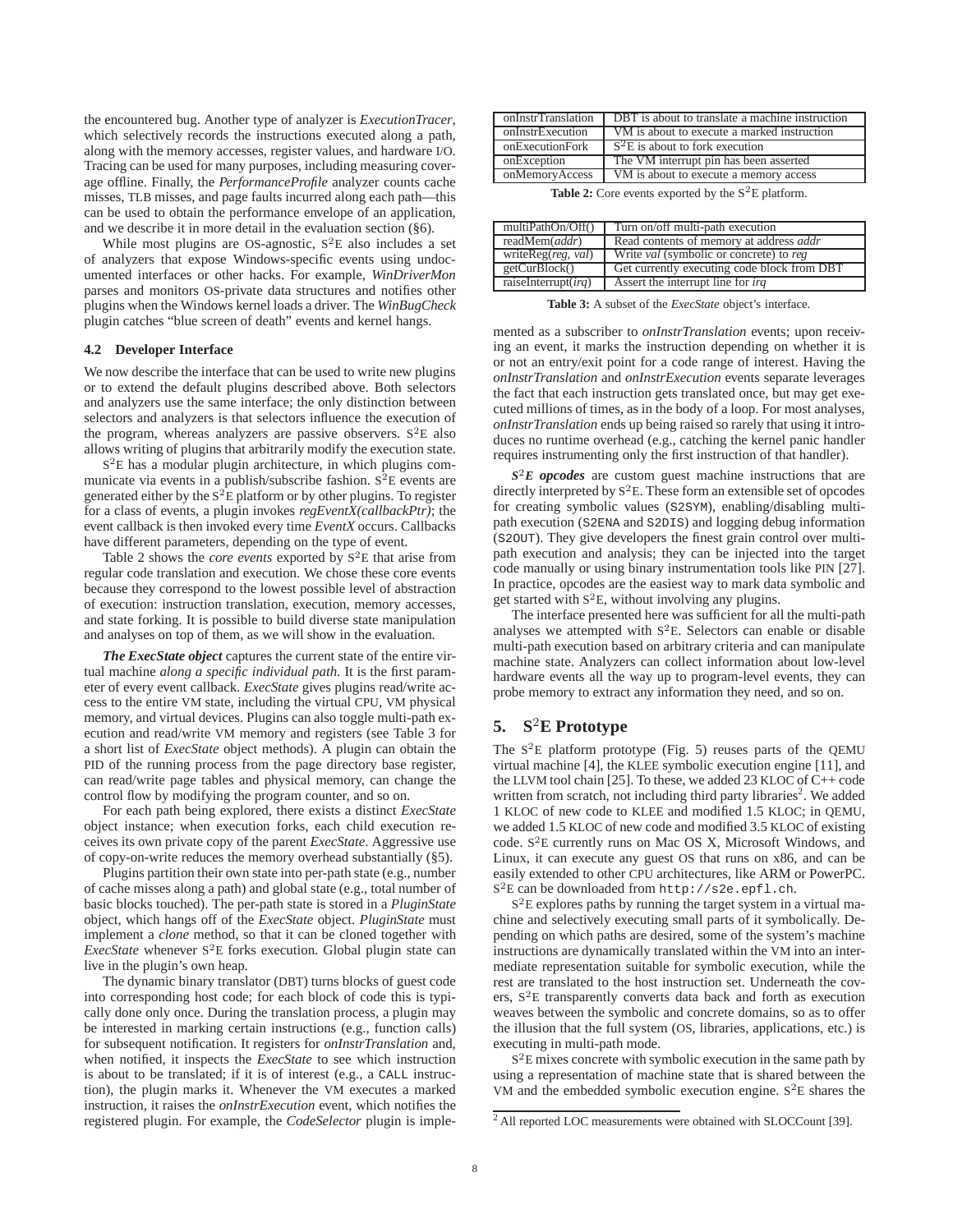

**Figure 5:** S <sup>2</sup>E architecture, centered around a custom VM.

state by redirecting reads and writes from QEMU and KLEE to the common machine state—VM physical memory, virtual CPU state, and virtual device state. In this way, S <sup>2</sup>E can transparently convert data between concrete and symbolic and provide distinct copies of the entire machine state to distinct paths.  $S^2E$  reduces the memory footprint of all these states using copy-on-write optimizations.

In order to achieve transparent interleaving of symbolic and concrete execution, we modified QEMU's DBT to translate the instructions that depend on symbolic data to LLVM and dispatch them to KLEE. Most instructions, however, run "natively"; this is the case even in the symbolic domain, because most instructions do not operate on symbolic state. We wrote an x86-to-LLVM back-end for QEMU, so neither the guest OS nor KLEE are aware of the x86 to LLVM translation.  $S^2E$  redirects all guest physical memory accesses, including MMIO devices, to the shared memory state object.

Besides VM physical memory, S <sup>2</sup>E must also manage the internal state of the virtual devices when switching between execution paths. S <sup>2</sup>E uses QEMU's snapshot mechanism to automatically save and restore virtual devices and CPU states when switching execution states. The shared representation of memory and device state between the concrete and symbolic domains enables S <sup>2</sup>E to do on-demand concretization of data that is stored as symbolic. A snapshot can range from hundreds of MBs to GBs; we use aggressive copy-on-write to transparently share common state between snapshots of physical memory and disks. Some state need not be saved—for example, we do not snapshot video memory, so all paths share the same frame buffer. As an aside, this makes for intriguing visual effects on-screen: multiple erratic mouse cursors and BSODs blend chaotically, providing free entertainment to the S<sup>2</sup>E user.

Interleaved concrete/symbolic execution and copy-on-write are transparent to the guest OS, so all guest OSes can run out of the box. Sharing state between QEMU and KLEE allows the guest to have a view of the system that is consistent with the chosen execution consistency model. It also makes it easy to replay execution paths of interest, e.g., to replay a bug found by a bug-detection analyzer.

Conversion from x86 to LLVM gives rise to complex symbolic expressions. S <sup>2</sup>E sees a lower level representation of the programs than what would be obtained by compiling source code to LLVM (as done in KLEE): it actually sees the code that simulates the execution of the original program on the target CPU architecture. Such code typically contains many bitfield operations (such as and/or, shift, masking to extract or set bits in the eflags register).

We therefore implemented a bitfield-theory expression simplifier to optimize these expressions. We rely on the observation that, if parts of a symbolic variable are masked away by bit operations, removing those bits can simplify the corresponding expressions. First, the simplifier starts from the bottom of the expression (represented as a tree) and propagates information about individual bits whose value is known. If all bits in an expression are known, we replace it with the corresponding constant. Second, the simplifier propagates top-down information about bits that are ignored by the upper parts of the expression—when an operator modifies only bits that are ignored later, the simplifier removes that entire operation.

Symbolic expressions can also appear in pointers (e.g., as array indices or jump tables generated by compilers for switch statements). When a memory access with a symbolic pointer occurs, S<sup>2</sup>E determines the pages referenced by the pointer and passes their contents to the constraint solver. Alas, large page sizes can bottleneck the solver, so S <sup>2</sup>E splits the memory into small pages of configurable size (e.g., 128 bytes), so that the constraint solver need not reason about large areas of symbolic memory. In §6.2 we show how much this helps in practice.

Finally, S<sup>2</sup>E must carefully handle time. Each system state has its own virtual time, which freezes when that state is not being run (i.e., is not in an actively explored path). Since running code symbolically is slower than native,  $S^2$ E slows down the virtual clock when symbolically executing a state. If it didn't do this, the (relatively) frequent VM timer interrupts would overwhelm execution and prevent progress. S <sup>2</sup>E also offers an opcode to completely disable interrupts for a section of code, to further reduce the overhead.

## **6. Evaluation**

S <sup>2</sup>E's main goal is to enable rapid prototyping of useful, deep system analysis tools. In this vein, our evaluation of S <sup>2</sup>E aims to answer three key questions: Is S <sup>2</sup>E truly a general platform for building diverse analysis tools (§6.1)? Does  $S^2E$  perform these analyses with reasonable performance (§6.2)? What are the measured tradeoffs involved in choosing different execution consistency models on both kernel-mode and user-mode binaries (§6.3)? All reported results were obtained on a 2 × 4-core Intel Xeon E5405 2GHz machine with 20 GB of RAM, unless otherwise noted.

## **6.1 Three Use Cases**

We used  $S<sup>2</sup>E$  to build three vastly different tools: an automated tester for proprietary device drivers (§6.1.1), a reverse engineering tool for binary drivers (§6.1.2), and a multi-path in-vivo performance profiler (§6.1.3). The first two use cases are complete rewrites of two systems that we built previously in an ad-hoc manner: RevNIC [13] and DDT [23]. The third tool is brand new.

Table 4 summarizes the productivity advantage we experienced by using S <sup>2</sup>E compared to writing these tools from scratch. For these use cases, S <sup>2</sup>E engendered two orders of magnitude improvement in both development time and resulting code volume. This justifies our efforts to create general abstractions for multi-path invivo analyses, and to centralize them into one platform.

| <b>Use Case</b>                                 | <b>Development Time</b><br>[ person-hours ] |             | <b>Tool Complexity</b><br>[lines of code] |             |
|-------------------------------------------------|---------------------------------------------|-------------|-------------------------------------------|-------------|
|                                                 | from scratch                                | with $S^2E$ | from scratch                              | with $S^2E$ |
| Testing of proprietary<br>device drivers        | 2,400                                       | 38          | 47,000                                    | 720         |
| Reverse engineering of<br>closed-source drivers | 3,000                                       | 40          | 57,000                                    | 580         |
| Multi-path in-vivo<br>performance profiling     | n/a                                         |             | n/a                                       | 767         |

Table 4: Comparative productivity when building analysis tools from scratch (i.e., without  $S^2E$ ) vs. using  $S^2E$ . Reported LOC include only new code written or modified; any code that was reused from QEMU, KLEE, or other sources is not included. For reverse engineering, 10 KLOC of offline analysis code is reused in the new version. For performance profiling, we do not know of any equivalent non- $S^2E$  tool, hence the lack of comparison.

#### **6.1.1 Automated Testing of Proprietary Device Drivers**

We used  $S^2E$  to build DDT<sup>+</sup>, a tool for testing closed-source Windows device drivers. This is a reimplementation of DDT [23], an ad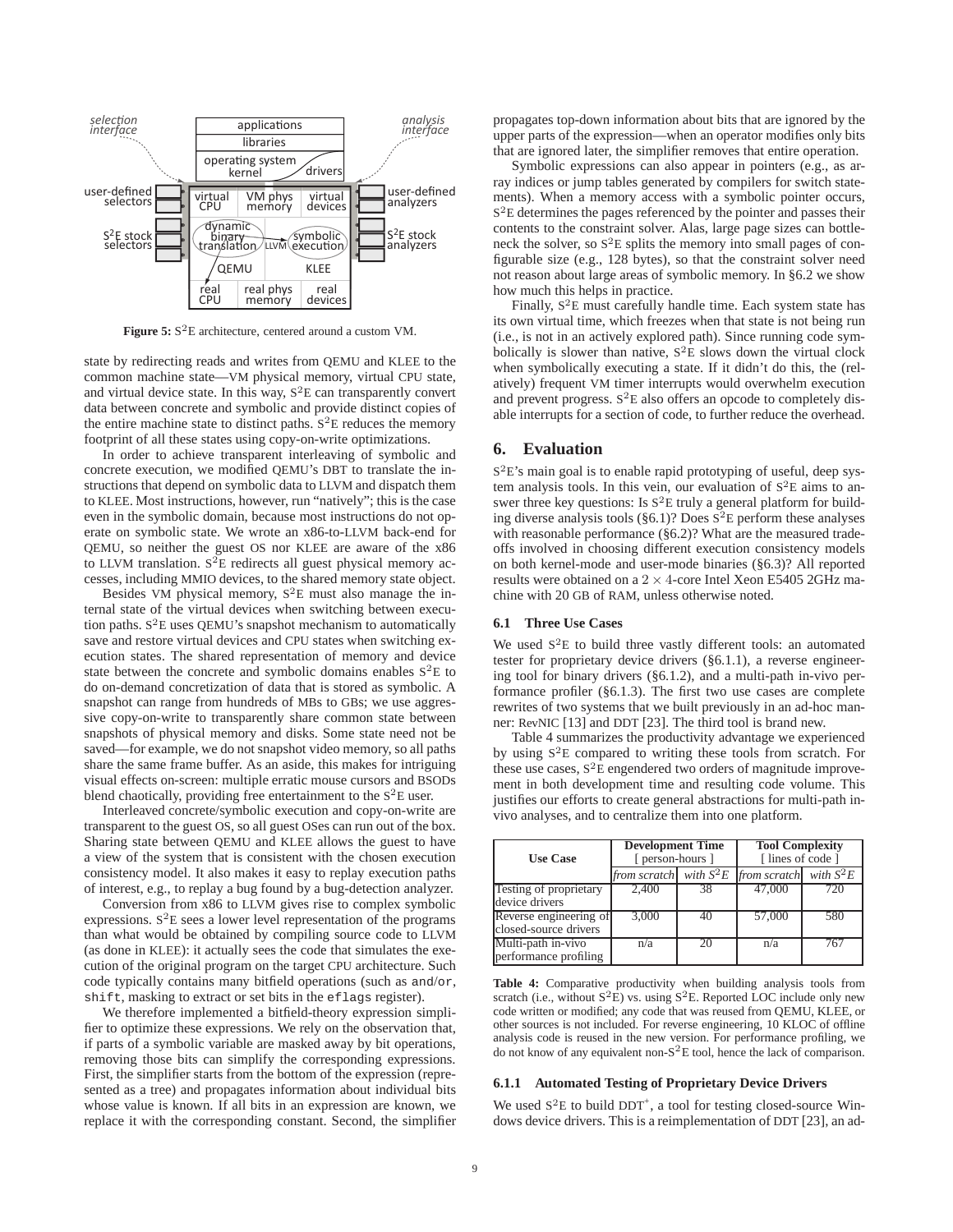hoc combination of changes to QEMU and KLEE, along with handwritten interface annotations: 35 KLOC added to QEMU, 3 KLOC added to KLEE, 2 KLOC modified in KLEE, and 7 KLOC modified in QEMU. By contrast, DDT<sup>+</sup> has 720 LOC of C++ code, which glues together several exploration and analysis plugins, and provides the necessary kernel/driver interface annotations to implement LC.

DDT<sup>+</sup> combines several plugins: the *CodeSelector* plugin restricts multi-path exploration to the target driver, while the *MemoryCheck*, *DataRaceDetector*, and *WinBugCheck* analyzers look for bugs. To collect additional information about the quality of testing (e.g., coverage), we use the *ExecutionTracer* analyzer plugin. Additional checkers can be easily added.  $DDT^{+}$  implements local consistency (LC) via interface annotations that specify where to inject symbolic values while respecting local consistency—examples of annotations appear in [23]. None of the reported bugs are false positives, indicating the appropriateness of local consistency for bug finding. In the absence of annotations,  $DDT^{+}$  reverts to strict consistency (SC-SE), where the only symbolic input comes from hardware.

We run DDT<sup>+</sup> on two Windows network drivers, RTL8029 and AMD PCnet.  $DDT^+$  finds the same 7 bugs reported in [23], including memory leaks, segmentation faults, race conditions, and memory corruption. Of these bugs, 2 can be found when operating under SC-SE consistency; relaxation to local consistency (via annotations) helps find 5 additional bugs.  $DDT^+$  takes  $\lt 20$  minutes to complete testing of each driver and explores thousands of paths in each one.

For each bug found,  $DDT^{+}$  outputs a crash dump, an instruction trace, a memory trace, a set of concrete inputs (e.g., registry values and hardware input) and values that where injected according to the LC model that trigger the buggy execution path.

While it is always possible to produce concrete inputs that would lead the system to the desired local state of the unit (i.e., the state in which the bug is reproduced) along a globally feasible path, the exploration engine does not actually do that while operating under LC. Consequently, replaying execution traces provided by DDT<sup>+</sup> usually requires replaying the symbolic values injected into the system during testing. Such replaying can be done in S <sup>2</sup>E itself. Despite being only locally consistent, the replay is still effective for debugging: the execution of the driver during replay is valid and appears consistent, and injected values correspond to the values that the kernel could have passed to the driver under real, feasible (but not exercised) conditions.

S <sup>2</sup>E generates crash dumps readable by Microsoft WinDbg. Developers can thus inspect the crashes using their existing tools, scripts, and extensions for WinDbg. They can also compare crash dumps from different execution paths to better understand the bugs.

## **6.1.2 Reverse Engineering of Closed-Source Drivers**

We also built REV<sup>+</sup>, a tool for reverse engineering binary Windows device drivers; it is a reimplementation of RevNIC [13]. REV<sup>+</sup> takes a closed-source binary driver, traces its execution, and then feeds the traces to an offline component that reverse engineers the driver's logic and produces new device driver code that implements the exact same hardware protocol as the original driver. In principle, REV<sup>+</sup> can synthesize drivers for any OS, making it easy to port device drivers without any vendor documentation or source code.

Adopting the S <sup>2</sup>E perspective, we cast reverse engineering as a type of behavior analysis. As in DDT<sup>+</sup>, the *CodeSelector* plugin restricts the symbolic domain to the driver's code segment. The *ExecutionTracer* plugin is configured to log to a file the driver's executed instructions, memory and register accesses, and hardware I/O. The already existing offline analysis tool from RevNIC then processes these traces to synthesize a new driver.

REV<sup>+</sup> uses overapproximate consistency (RC-OC). The goal of the tracer is to see each basic block execute, in order to extract its logic—full path consistency is not necessary. The offline trace analyzer only needs fragments of paths in order to reconstruct the original control flow graph—details appear in [13]. By using RC-OC, REV<sup>+</sup> sacrifices consistency in favor of obtaining coverage fast.

|                     | <b>RevNIC</b> | K H. V | Improvement |
|---------------------|---------------|--------|-------------|
| $\overline{PC}$ net | 59%           | 66%    | $+7%$       |
| RTL8029             | 82%           | 87%    | $+5%$       |
| 91C111              | 84%           | 87%    | $+3%$       |
| RTL8139             | 84%           | 86%    | $+2\%$      |

Table 5: Basic block coverage obtained by RevNIC and REV<sup>+</sup> in 1 hour.

We run  $REV^+$  on the same drivers reported in [13], and  $REV^+$ reverse engineers them with better coverage than RevNIC (see Table 5). Fig. 6 shows how coverage evolves over time during reverse engineering. Manual inspection of the reverse engineered code blocks reveals that the resulting drivers are equivalent to those generated by RevNIC, and thus to the originals too [13].



Figure 6: Basic block coverage over time for REV<sup>+</sup>.

#### **6.1.3 Multi-Path In-Vivo Performance Profiling**

To further illustrate S<sup>2</sup>E's generality, we used it to develop PROF<sub>S</sub>, a multi-path in-vivo performance profiler and debugger. To our knowledge, such a tool did not exist previously, and this use case is the first in the literature to employ symbolic execution for performance analysis. In this section, we show through several examples how PROF<sup>S</sup> can be used to predict performance for certain classes of inputs. To obtain realistic profiles, performance analysis can be done under local consistency or any stricter consistency model.

PROF<sup>S</sup> allows users to measure instruction count, cache misses, TLB misses, and page faults for arbitrary memory hierarchies, with flexibility to combine any number of cache levels, size, associativity, line sizes, etc. This is a superset of the cache profiling functionality found in Valgrind [38], which can only simulate L1 and L2 caches, and can only measure cache misses.

For PROFS, we developed the *PerformanceProfile* plugin. It counts the number of instructions along each path and, for memory reads/writes, it simulates the behavior of a desired cache hierarchy and counts hits and misses. For our measurements, we configured PROF<sup>S</sup> with 64-KB I1 and D1 caches with 64-byte cache lines and associativity 2, plus a 1-MB L2 cache that has 64-byte cache lines and associativity 4. The path exploration in PROF<sup>S</sup> is tunable, allowing the user to choose any execution consistency model.

The first PROF<sup>S</sup> experiment analyzes the distribution of instruction counts and cache misses for Apache's URL parser. In particular, we were interested to see whether there is any opportunity for a denial-of-service attack on the Apache web server via carefully constructed URLs. The analysis ran under local consistency for 9.5 hours and explored 5,515 different paths through the code. Of the 9.5 hours, 2.5 hours were spent in the constraint solver and 6 hours were spent running concrete code. In this experiment, the analysis carries high overhead, because it simulates a TLB and three caches.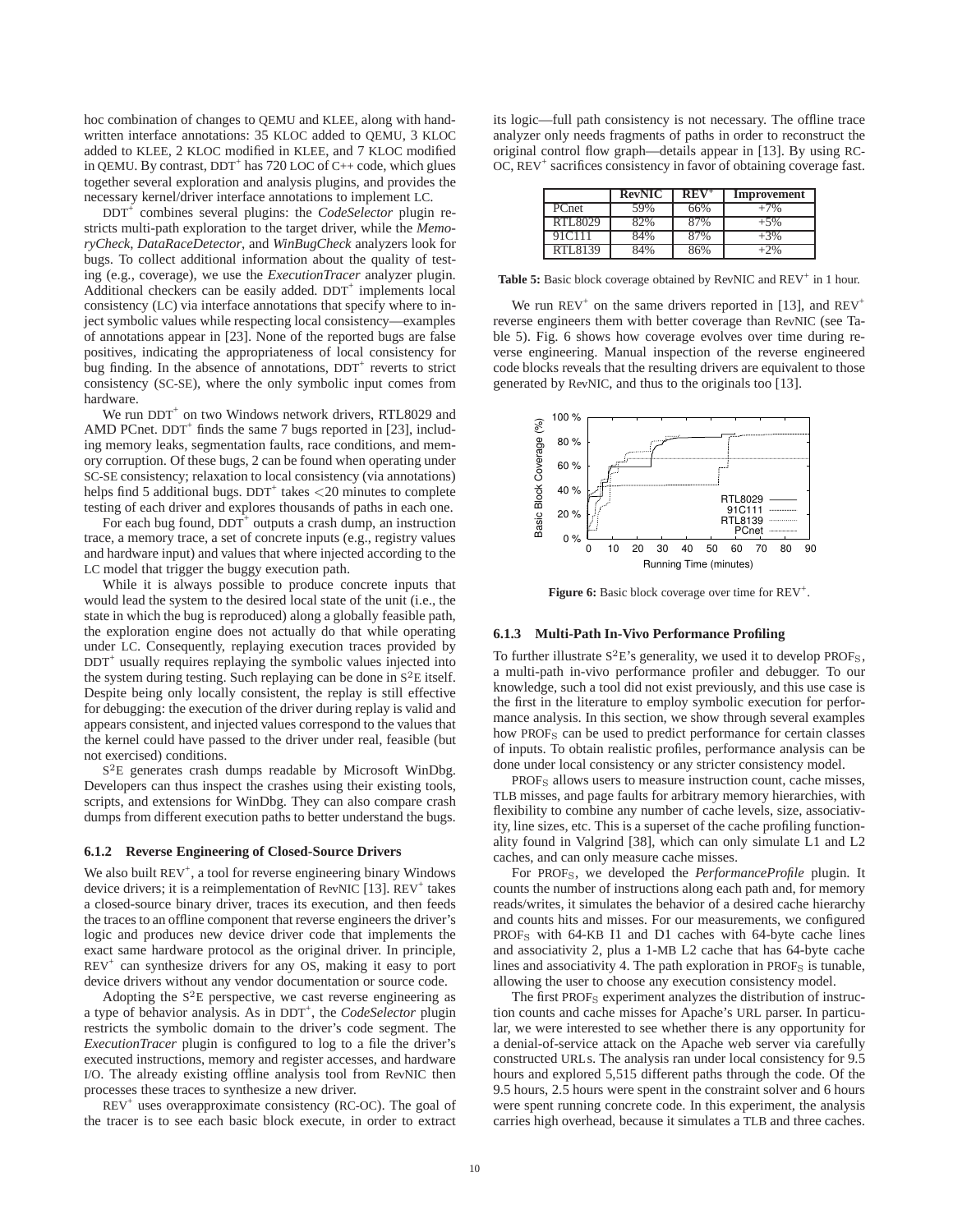We found each path involved in parsing a URL to take on the order of  $4.3 \times 10^6$  instructions, with one interesting feature: for every additional "/" character present in the URL, there are 10 extra instructions being executed. We found no upper bound on the execution of URL parsing: a URL containing  $n + k$  "/" characters will take  $10 \times k$  more instructions to parse than a URL with n "/" characters. The total number of cache misses on each path was predictable at  $15,984 \pm 20$ . These are examples of behavioral insights one can obtain with a multi-path performance profiler. Such insights can help developers fine-tune their code or make it more secure (e.g., by ensuring that password processing time does not depend on the password content, to avoid side channel attacks).

We also set out to measure the page fault rate experienced by the Microsoft IIS web server inside its SSL modules while serving a static page workload over HTTPS. Our goal was to check the distribution of page faults in the cryptographic algorithms, to see if there is any opportunity for side channel attacks. We found no page faults in the SSL code along any of the paths, and only a constant number of them in gzip.dll. This suggests that counting page faults should not be the first choice if trying to break IIS's SSL encryption.

Next, we aimed to establish a performance envelope in terms of instructions executed, cache misses, and page faults for the ubiquitous ping program. This program has on the order of 1.3 KLOC. The performance analysis ran under local consistency, explored 1,250 different paths, and ran for 5.9 hours. Unlike the URL parsing case, almost 5.8 hours of the analysis were spent in the constraint solver—the first 1,000 paths were explored during the first 3 hours, after which the exploration rate slowed down.

The analysis does not find a bound on execution time, and it points to a path that could hit an infinite loop. This happens when the reply packet to ping's initial packet has the record route (RR) flag set and the option length is 3 bytes, leaving no room to store the IP address list. While parsing the header, ping finds that the list of addresses is empty and, instead of break-ing out of the loop, it does continue without updating the loop counter. This is an example where performance analysis can identify a dual performance and security bug: malicious hosts could hang ping clients. Once we patched ping, we found the performance envelope to be 1,645 to 129,086 executed instructions. With the bug, the maximum during analysis had reached  $1.5 \times 10^6$  instructions and kept growing.

PROF<sup>S</sup> can find "best case performance" inputs without having to enumerate the input space. For this, we modify slightly the *PerformanceProfile* plugin to track, for all paths being explored, the common lower bound on instructions, page faults, etc. Any time a path exceeds this minimum, the plugin automatically abandons exploration of that path, using the *PathKiller* selector described in §4. This type of functionality can be used to efficiently and automatically determine workloads that make a system perform at its best. This use case is another example of performance profiling that can only be done using multi-path analysis.

We wanted to compare our results to what a combination of existing tools could achieve: run KLEE to obtain inputs for paths through the program, then run each such test case in Valgrind (for multi-path analysis) and with Oprofile (for in-vivo analysis). This is not possible for ping, because KLEE's networking model does not support yet ICMP packets. It is not possible for binary drivers either, because KLEE cannot fork kernel state and requires source code. These difficulties illustrate the benefits of having a platform like S <sup>2</sup>E that does not require models and can automatically cross back and forth the boundary between symbolic and concrete domains.

To conclude, we used S <sup>2</sup>E to build a thorough multi-path invivo performance profiler that improves upon classic profilers. Valgrind [38] is thorough, but only single-path and not in-vivo. Unlike Valgrind-type tools, PROF<sup>S</sup> performs its analyses along multiple paths at a time, not just one, and can measure the effects of the OS kernel on the program's cache behavior and vice versa, not just the program in isolation. Although tools like Oprofile [30] can perform in-vivo measurements, but not multi-path, they are based on sampling, so they lack the accuracy of PROF<sub>S</sub>—it is impossible, for instance, to count the exact number of cache misses in an execution. Such improvements over state-of-the-art tools come easily when using  $S^2E$  to build new tools.

## **6.1.4 Other Uses of S** 2**E**

S<sup>2</sup>E can be used for pretty much any type of system-wide analysis. We describe here four additional ideas: energy profiling, hardware validation, certification of binaries, and privacy analysis.

First,  $S^2E$  could be used to profile energy use of embedded applications: given a power consumption model, S <sup>2</sup>E could find energy-hogging paths and help the developer optimize them. Second, S <sup>2</sup>E could serve as a hardware model validator: S <sup>2</sup>E can symbolically execute a SystemC-based model [20] together with the real driver and OS; when there is enough confidence in the correctness of the hardware model, the modeled chip can be produced for real. Third, S<sup>2</sup>E could perform end-to-end certification of binaries, e.g., verify that memory safety holds along all critical paths. Finally, S <sup>2</sup>E could be used to analyze binaries for privacy leaks: by monitoring the flow of symbolic input values (e.g., credit card numbers) through the software stack,  $S^2E$  could tell whether any of the data leaks outside the system.  $S^2E$  alleviates the need to trust a compiler, since it performs all analysis on the final binary.

#### **6.2 Implementation Overhead**

S2E introduces <sup>∼</sup>6× runtime overhead over vanilla QEMU when running in concrete mode, and <sup>∼</sup>78× in symbolic mode. Concretemode overhead is mainly due to checks for accesses to symbolic memory, while the overhead in symbolic mode is due to LLVM interpretation and symbolic constraint solving.

The overhead of symbolic execution is mitigated in practice by the fact that the symbolic domain is much smaller than the concrete domain. For instance, in the ping experiments, S <sup>2</sup>E executed  $3 \times 10^4$  times more x86 instructions concretely than it did symbolically. All the OS code (e.g., page fault handler, timer interrupt, system calls) that is called frequently, as well as all the software that is running on top (e.g., services and daemons) are in concrete mode. Furthermore,  $S^2E$  can distinguish inside the symbolic domain instructions that can execute concretely (e.g., that do not touch symbolic data) and run them "natively." ping's 4 orders of magnitude difference is a *lower* bound on the amount of savings selective symbolic execution brings over classic symbolic execution: by executing concretely those paths that would otherwise run symbolically, S<sup>2</sup>E also saves the overhead of further forking (e.g., on branches inside the concrete domain) paths that are ultimately not of interest.

Another source of overhead are symbolic pointers. We compared the performance of symbolically executing the unlink utility's x86 binary in S <sup>2</sup>E vs. symbolically executing its LLVM version in KLEE. Since KLEE recognizes all memory allocations performed by the program, it can pass to the constraint solver memory arrays of exactly the right size; in contrast, S <sup>2</sup>E must pass entire memory pages. In 1 hour, with a 256-byte page size,  $S^2E$  explores 7,082 paths, compared to 7,886 paths in KLEE. Average constraint solving time is 0.06 sec for both. With 4 KB pages, though,  $S^2E$  explores only 2,000 states and averages 0.15 sec per constraint.

We plan to reduce this overhead in two ways: First, we can instrument the LLVM bitcode generated by  $S^2E$  with calls to the symbolic execution engine, before JITing it into native machine code, to avoid the overhead of interpreting each instruction in KLEE. This is similar in spirit to the difference between QEMU and the Bochs [6] emulator: the latter interprets instructions in one giant switch statement, whereas the former JITs them to native code and obtains a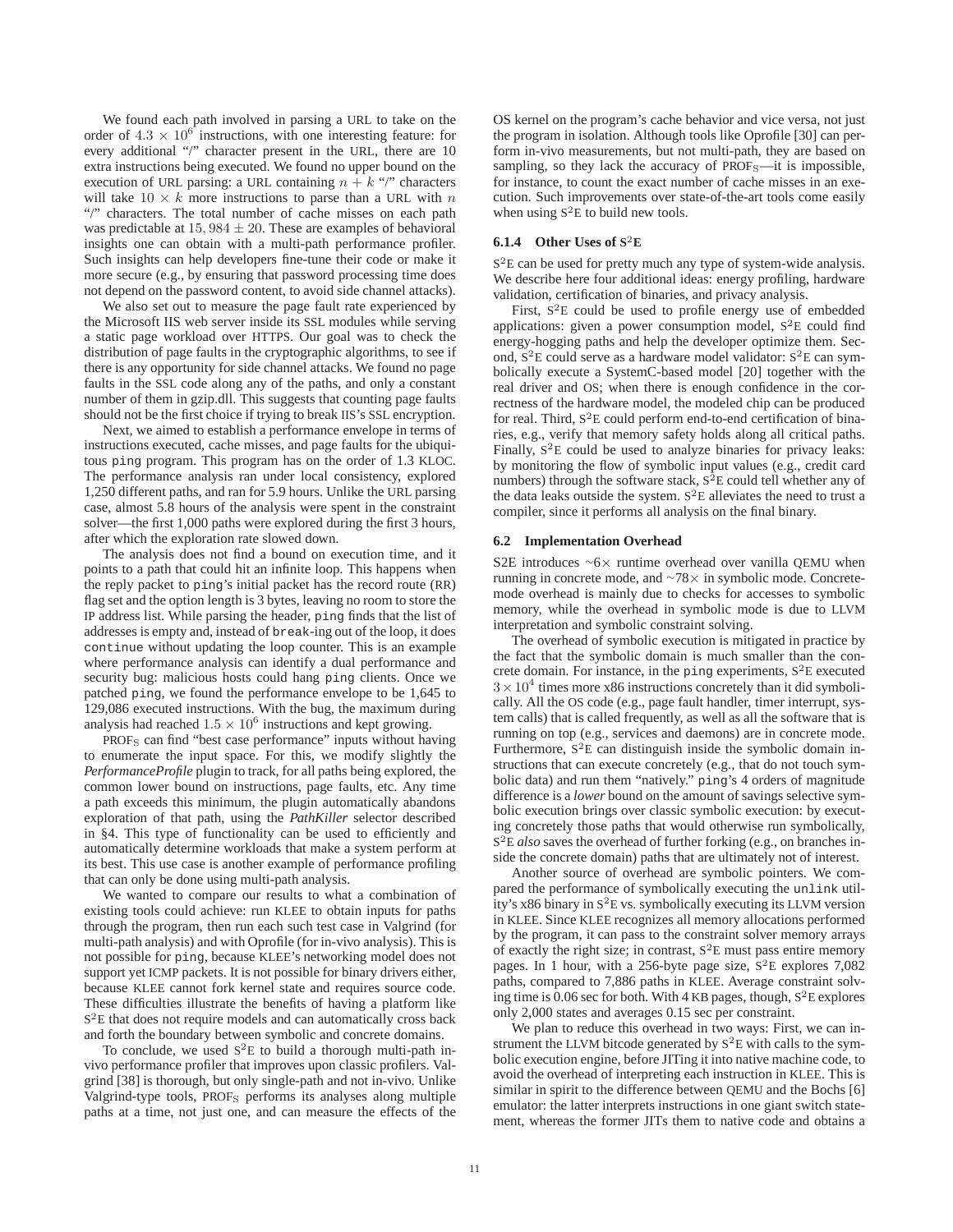major speedup. Second, we plan to add support for directly executing native LLVM binaries inside S <sup>2</sup>E, which would reduce significantly the blowup resulting from x86-to-LLVM translation and would reduce the overhead of symbolic pointers.

#### **6.3 Execution Consistency Model Trade-Offs**

Having seen the ability of  $S^2E$  to serve as a platform for building powerful analysis tools, we now experimentally evaluate the tradeoffs involved in the use of different execution consistency models. In particular, we measure how total running time, memory usage, and path coverage efficiency are influenced by the choice of models. We illustrate the tradeoffs using both kernel-mode binaries the SMSC 91C111 and AMD PCnet network drivers—and a usermode binary—the interpreter for the Lua embedded scripting language [26]. The 91C111 closed-source driver binary has 19 KB, PCnet has 35 KB; the symbolic domain consists of the driver, and the concrete domain is everything else. Lua has 12.7 KLOC; the concrete domain consists of the lexer+parser (2 KLOC) and the environment, while the symbolic domain is the remaining code (e.g., the interpreter). Parsers are the bane of symbolic execution engines, because they have many possible execution paths, of which only a small fraction are paths that pass the parsing/lexing stage [19]. The ease of separating the Lua interpreter from its parser in S<sup>2</sup>E illustrates the benefit of selective symbolic execution.

We use a script in the guest OS to call the entry points of the drivers. Execution proceeds until all paths have reached the driver's unload entry point. We configure a selector plugin to exercise the entry points one by one. If S<sup>2</sup>E has not discovered any new basic block for some time (60 sec), this plugin kills all paths but one. The plugin chooses the remaining path so that execution can proceed to the driver's next entry point.

Without path killing, drivers could get stuck in the early initialization phase, because of path explosion (e.g., the tree rooted at the initialization entry point may have several thousand paths when its exploration completes). The selector plugin also kills redundant subtrees when entry points return, because calling the next entry point in the context of *each* of these execution states (subtree leaves) would mostly exercise the same paths over again.

For Lua, we provide a symbolic string as the input program, under SC-SE consistency. Under local consistency, the input is concrete, and we insert suitably constrained symbolic Lua opcodes *after* the parser stage. Finally, in RC-OC mode, we make the opcodes completely unconstrained. We average results over 10 runs for each consistency model on a 4×6-core AMD Opteron 8435 machine, 2.6 GHz, 96GB of RAM. Table 6 shows running times for different execution consistencies.

Weaker (more relaxed) consistency models help achieve higher basic block coverage in that time—Fig. 7 shows results for the running times from Table 6. For PCnet, coverage varies between 14%–66%, while 91C111 ranges from 10%–88%. The stricter the model, the fewer sources of symbolic values, hence the fewer explorable paths and discoverable basic blocks in a given amount of time. In the case of our Windows drivers, system-level strict consistency (SC-SE) keeps all registry inputs concrete, which prevents several configuration-dependent blocks from being explored. In SC-UE, concretizing symbolic inputs to arbitrary values prevents the driver from loading, thus yielding poor coverage.

| Consistency | 91C111 Driver | <b>PCnet Driver</b> | Lua |
|-------------|---------------|---------------------|-----|
| RC-OC       | 400           | 3.3UC               |     |
|             | 600           |                     |     |
| SC-SE       | .700          |                     |     |
| $SC-IIF$    |               |                     |     |

**Table 6:** Time (in seconds) to finish the exploration experiment for two device drivers and the Lua interpreter under different consistency models.

In the case of Lua, the local consistency model allows bypassing the lexer component, which is especially difficult to symbolically execute due to its loops and complex string manipulations. RC-OC exceptionally yielded less coverage because execution got stuck in complex crash paths reached due to incorrect Lua opcodes.



**Figure 7:** Effect of consistency models on coverage.

Path selection together with adequate consistency models improve memory usage (Fig. 8). Under LC, the PCnet driver spends 4 minutes in the initialization method, exploring <sup>∼</sup>7,000 paths and using 8 GB of memory. In contrast, it spends only 2 minutes (<sup>∼</sup>2,500 paths) and 4 GB under RC-OC consistency. Under LC consistency, the CardType registry setting is symbolic, causing the initialization entry point to call in parallel several functions that look for different card types. Under LC consistency,  $S^2E$  explores these functions slower than under RC-OC consistency, where we liberally inject symbolic values to help these functions finish quicker. Slower exploration leads to less frequent timeout-based path kills, hence more paths, more memory consumption, and longer exploration times. Under SC-SE and SC-UE consistency, registry settings are concrete, thus exploring only functions for one card type.



**Figure 8:** Effect of consistency models on memory usage.

Finally, consistency models affect constraint solving time (Fig. 9). The relationship between consistency model and constraint solving time often depends on the structure of the system being analyzed generally, the deeper a path, the more complex the corresponding path constraints. For our targets, solving time decreases with stricter consistency, because stricter models restrict the amount of symbolic data. For 91C111, switching from local to overapproximate consistency increases solving time by  $10\times$ . This is mostly due to the unconstrained symbolic inputs passed to the QueryInformationHandler and SetInformationHandler entry points, which results in complex expressions being generated by switch statements. In Lua, the structure of the constraints causes S <sup>2</sup>E to spend most of its time in the constraint solver.



**Figure 9:** Impact of consistency models on constraint solving.

As in §6.1.3, we attempted a comparison to vanilla KLEE. We expected that the Lua interpreter, being completely in user-mode and not having any complex interactions with the environment,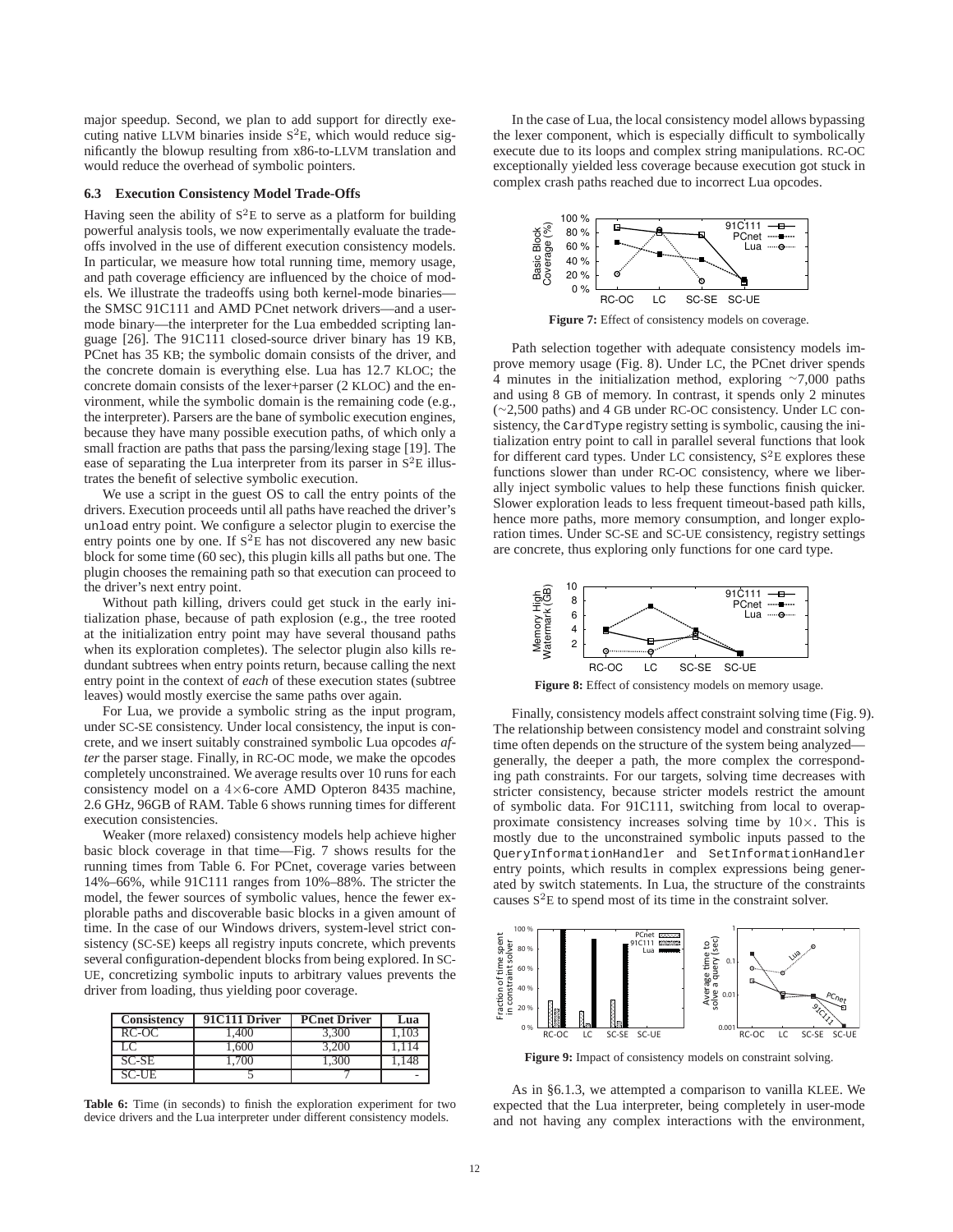could be handled by KLEE. However, KLEE does not model some of its operations. For example, the Lua interpreter makes use of setjmp and longjmp, which turn into libc calls that manipulate the program counter and other registers in a way that confuses KLEE. Unlike  $S^2E$ , other engines do not have a unified representation of the hardware, so all these details must be explicitly coded for (e.g., detect that setjmp / longjmp is used and ensure that KLEE's view of the execution state is appropriately adjusted). In S <sup>2</sup>E, this comes "for free," because the CPU registers, memory, I/O devices, etc. are shared between the concrete and symbolic domain.

Our evaluation shows that  $S^2E$  is a general platform that can be used to write diverse and interesting system analyses—we illustrated this by building, with little effort, tools for bug finding, reverse engineering, and comprehensive performance profiling. Consistency models offer flexible trade-offs between the performance, completeness, and soundness of analyses. By employing selective symbolic execution and relaxed execution consistency models, S<sup>2</sup>E is able to scale these analyses to large systems, such as an entire Windows stack—analyzing real-world programs like Apache httpd, Microsoft IIS, and ping takes a few minutes up to a few hours, in which S <sup>2</sup>E explores thousands of paths through the binaries.

## **7. Related Work**

We are not aware of any platform that can offer the level of generality in terms of dynamic analyses and execution consistency models that S <sup>2</sup>E offers. Nevertheless, a subset of the ideas behind S <sup>2</sup>E did appear in various forms in earlier work.

BitBlaze [37] is the closest dynamic analysis framework to  $S^2E$ . It combines virtualization and symbolic execution for malware analysis and offers a form of local consistency to introduce symbolic values into API calls. In contrast, S <sup>2</sup>E has several additional consistency models and various generic path selectors that trade accuracy for exponentially improved performance in more flexible ways. To our knowledge, S <sup>2</sup>E is the first to handle all aspects of hardware communication, which consists of I/O, MMIO, DMA, and interrupts. This enables symbolic execution across the entire software stack, down to hardware, resulting in richer analyses.

One way to tackle the path explosion problem is to use models and/or relax execution consistency. File system models have allowed, for instance, KLEE to test UNIX utilities without involving the real filesystem [11]. However, based on our own experience, writing models is a labor-intensive and error-prone undertaking. Other researchers report that writing a model for the kernel/driver interface of a modern OS took several person-years [2].

Other bodies of work have chosen to execute the environment concretely, with various levels of consistency that were appropriate for the specific analysis in question, most commonly bug finding. For instance, CUTE [36] can run concrete code consistently without modeling, but it is limited to strict consistency and code-based selection. SJPF [32] can switch from concrete to symbolic execution, but does not track constraints when switching back, so it cannot preserve consistency in the general case.

Another approach to tackling path explosion is compositional symbolic execution [17]. This approach saves the results of exploration of parts of the program and reuses them when those parts are called again in a different context. We are investigating how to implement this approach in S <sup>2</sup>E, to further improve scalability.

Non-VM based approaches cannot control the environment outside the analyzed program. For instance, both KLEE and EXE allow a symbolically executing program to call into the concrete domain (e.g., perform a system call), but they cannot fork the global system state. As a result, different paths clobber each other's concrete domain, with unpredictable consequences. Concolic execution [35] runs everything concretely and scales to full systems (and is not affected by state clobbering), but may result in lost paths when execution crosses program boundaries. Likewise, CUTE, KLEE, and other similar tools cannot track the branch conditions in the concrete code (unlike S <sup>2</sup>E), and thus cannot determine how to redo calls in order to enable overconstrained but feasible paths.

In-situ model checkers [16, 21, 29, 40, 41] can directly check programs written in a common programming language, usually with some simplifications, such as data-range reduction, without requiring the creation of a model. Since S<sup>2</sup>E directly executes the target binary, one could say it is an in-situ tool. However, S <sup>2</sup>E goes further and provides a consistent separation between the environment (whose symbolic execution is not necessary) and the target code to be tested (which is typically orders of magnitude smaller than the rest). This is what we call in-vivo in  $S^2E$ : analyzing the target code in-situ, while facilitating its consistent interaction with that code's unmodified, real environment. Note that other work uses the "in vivo" term to mean something different from S<sup>2</sup>E's meaninge.g., Murphy et al. propose a technique for testing where "in vivo" stands for executing tests in production environments [28].

Several static analysis frameworks have been used to build analysis tools. Saturn [14] and bddbddb [24] prove the presence or absence of bugs using a path-sensitive analysis engine to decrease the number of false positives. Saturn uses function summaries to scale to larger programs and looks for bugs described in a logic programming language. bddbddb stores programs in a database as relations that can be searched for buggy patterns using Datalog. Besides detecting bugs, bddbddb helped optimizing locks in multithreaded programs. Static analysis tools rely on source code for accurate type information and cannot easily verify run-time properties or reason about the entire system. Both bddbddb and Saturn require learning a new language.

Dynamic analysis frameworks alleviate the limitations of static analysis tools. In particular, they allow the analysis of binary software. Theoretically, one could statically convert an x86 binary to, say, LLVM and run it in a system like KLEE, but this faces the classic undecidable problems of disassembly and decompilation [34]: disambiguating code from data, determining the targets of indirect jumps, unpacking code, etc.

S <sup>2</sup>E adds multi-path analysis abilities to all single-path dynamic tools, while not limiting the types of analysis. PTLsim [42] is a VMbased cycle-accurate x86 simulator that selectively limits profiling to user-specified code ranges to improve scalability. Valgrind [38] is a framework best known for cache profiling tools, memory leak detectors, and call graph generators. PinOS [9] can instrument operating systems and unify user/kernel-mode tracers. However, PinOS relies on Xen and a paravirtualized guest OS, unlike S <sup>2</sup>E. PTLsim, PinOS, and Valgrind implement cache simulators that model multilevel data and code cache hierarchies. S <sup>2</sup>E allowed us to implement an equivalent *multi-path* simulator with little effort.

S<sup>2</sup>E complements classic single-path, non VM-based profiling and tracing tools. For instance, DTrace [15] is a framework for troubleshooting kernels and applications on production systems in real time. DTrace and other techniques for efficient profiling, such as continuous profiling [1], sampling-based profiling [10], and data type profiling [31], trade accuracy for low overhead. They are useful in settings where the overhead of precise instrumentation is prohibitive. Other projects have also leveraged virtualization to achieve goals that were previously prohibitively expensive. These tools could be improved with S <sup>2</sup>E by allowing the analyses to be exposed to multi-path executions.

S <sup>2</sup>E uses mixed-mode execution as an optimization, to increase efficiency. This idea first appeared in DART [18], CUTE [36], and EXE [12], and later in Bitscope [8]. However, automatic bidirectional data conversions across the symbolic-concrete boundary did not exist previously, and they are key to  $S^2E$ 's scalability.